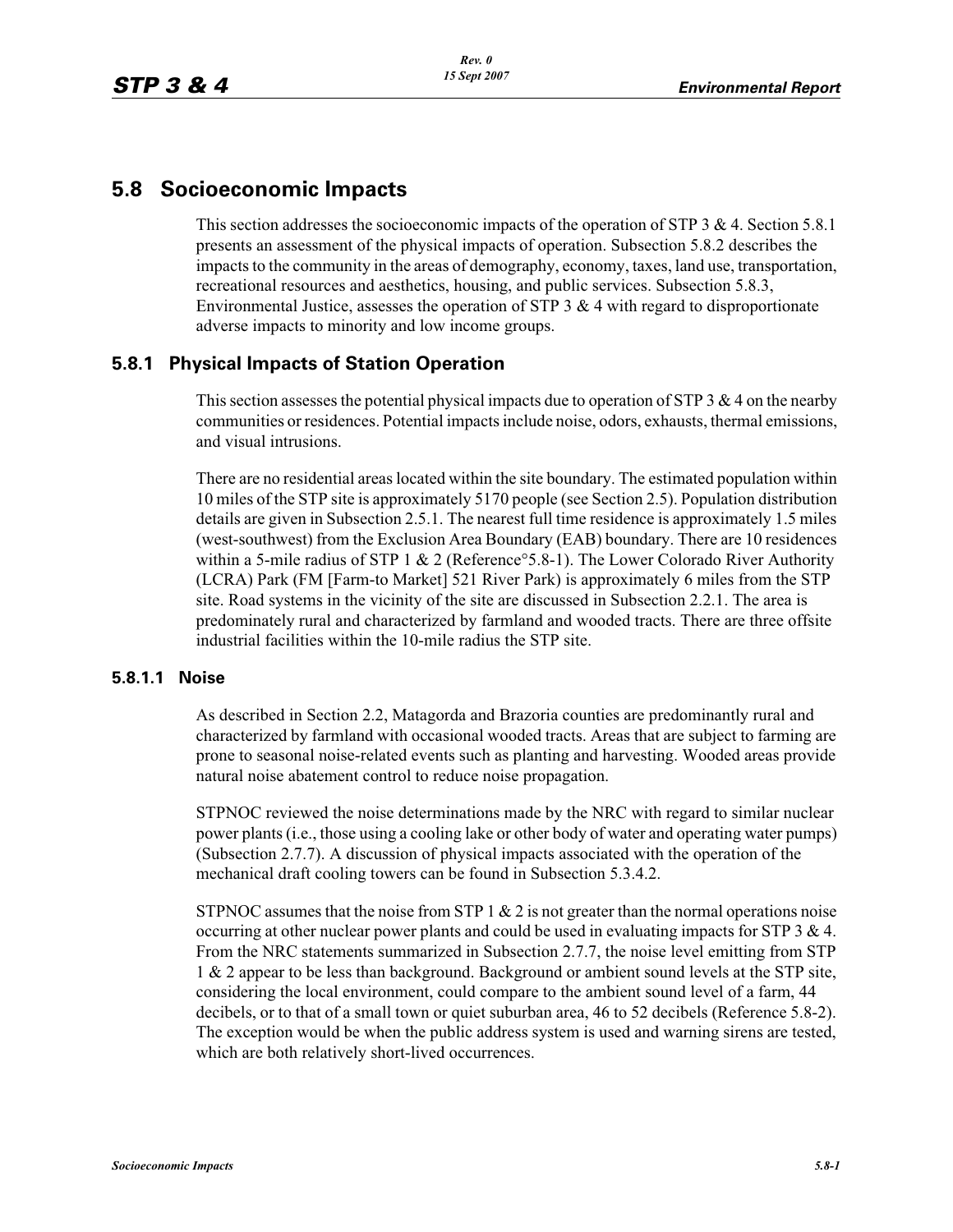Noise level attenuates with distance. A 3-decibel decrease is perceived as roughly halving loudness; a 3-decibel increase doubles the loudness. The noise from an earthmover can be as high as 94 decibels from 10 feet away, and 82 decibels from 70 feet away. A crane lifting a load can make 96 decibels of noise; at rest, it may make less than 80 decibels. Moderate auto traffic at a distance of 100 feet (30 meters) rates about 50 decibels. To a driver with a car window open or a pedestrian on the sidewalk, the same traffic rates about 70 decibels (Reference 5.8-3); that is, it sounds four times louder. The level of normal conversation is about 50 to 60 decibels.

Major equipment components are housed within structures that provide noise attenuation. Intermittently operated equipment (i.e., emergency diesel generators, combustion turbine generator) are equipped with mufflers to reduce exhaust noise.

No public roads, public buildings or residences are located within the EAB. After the completion of construction of STP  $3 \& 4$ , areas that were used for construction support will be graded, landscaped, and planted to enhance the overall site appearance. Previously forested areas cleared for temporary construction facilities will be revegetated, and harsh topographical features created during construction will be contoured to match the surrounding areas (Subsection 3.1.2). This revegetation will provide an additional buffer for operations-related noise. The STPEGS Annual Environmental Operating Report (Reference 5.8-1) identifies 10 residences within a 5-mile radius of the currently operating units. The exclusion area boundary is greater than 4000 feet in all directions from the new STP 3  $\&$  4 footprint. Attenuation of noise associated with STP 3 & 4 operations would be similar to that which is currently occurring for STP 1 & 2.

Impacts from the noise associated with the operation of STP 3  $\&$  4 would be SMALL and would not require mitigation.

### **5.8.1.2 Air Quality**

Section 5.4 discusses the impacts to members of the public from radioactive air emissions from STP 3 & 4. Subsection 5.8.1.2 is focused in impacts to members of the public from nonradiological air emissions.

Matagorda and Brazoria Counties are part of the Metropolitan Houston-Galveston Intrastate Air Quality Control Region (AQCR) (Reference 5.8-4). All areas within the Metropolitan Houston-Galveston Intrastate AQCR are classified as achieving attainment with the National Ambient Air Quality Standards (NAAQS), with the exception of the Houston-Galveston-Brazoria 8-Hour Ozone Non-attainment Area. (Reference 5.8-5). A discussion of current and projected regional air quality conditions is contained in Subsection 2.7.2.

The NAAQS define ambient concentration criteria for sulfur dioxide  $(SO<sub>2</sub>)$ , particulate matter with aerodynamic diameters of 10 microns or less  $(PM_{10})$ , particulate matter with aerodynamic diameters of 2.5 microns or less (PM<sub>2.5</sub>), carbon monoxide (CO), nitrogen dioxide (NO<sub>2</sub>), ozone  $(O_3)$ , and lead (Pb). These pollutants are generally referred to as "criteria pollutants." Areas of the United States having air quality as good as or better than the NAAQS are designated by the U.S. Environmental Protection Agency (EPA) as attainment areas. Areas with air quality that is worse than the NAAQS are designated by EPA as non-attainment areas (Reference 5.8-5). The Houston-Galveston-Brazoria area holds non-attainment status for ground-level ozone under the 8-hour standard that became effective June 15, 2005. Counties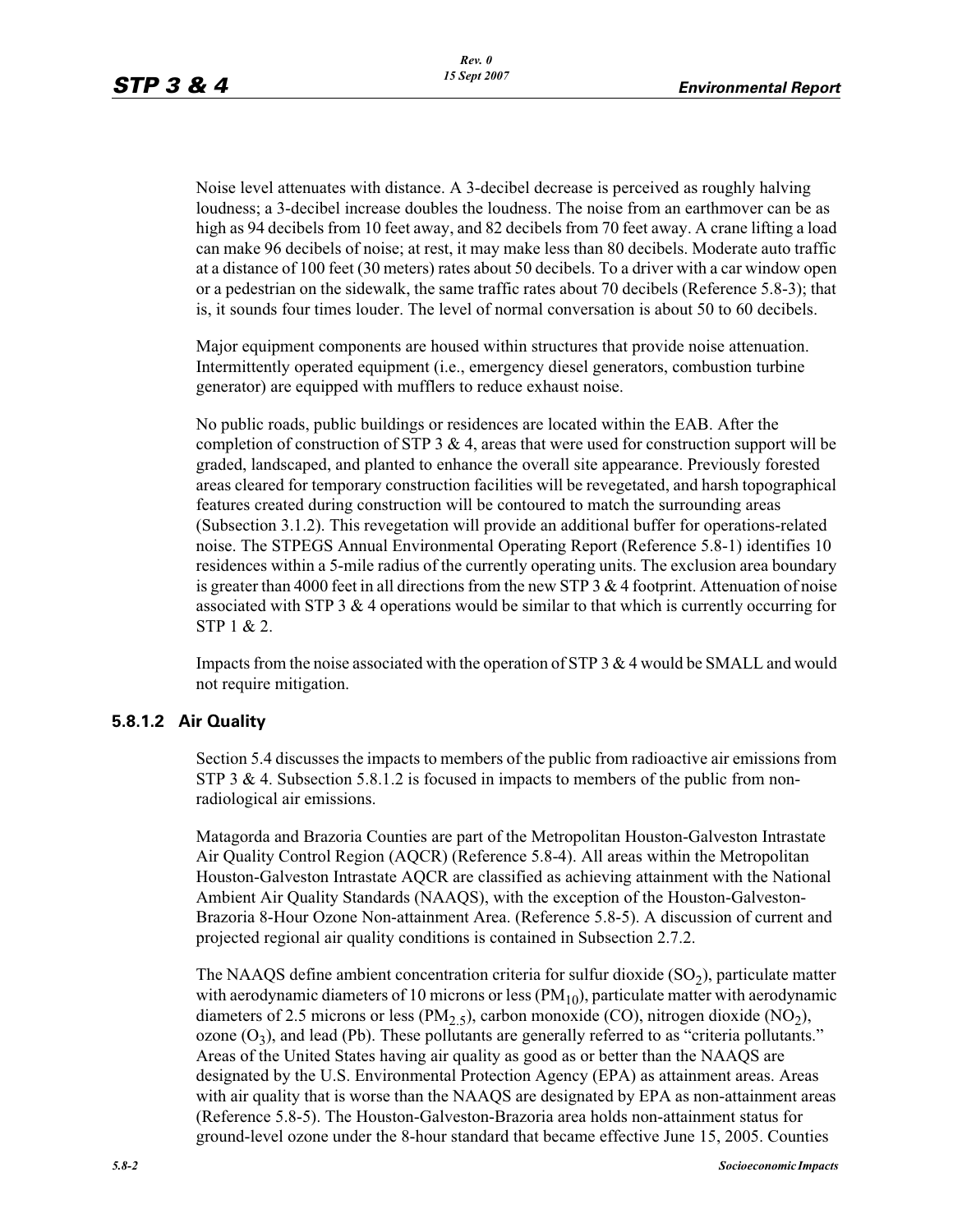affected under this status are: Brazoria, Chambers, Fort Bend, Galveston, Harris, Liberty, Montgomery, and Waller. The region was classified as being in "moderate" non-attainment of the 8-hour standard and was given a maximum attainment date of June 15, 2010 (Reference 5.8- 5).

STP 3  $\&$  4 will have three standby diesel generators per unit, and one combustion turbine generator per unit. Emissions from those sources are described in Subsection 3.6.3. Section 1.2 lists all authorizations required before the start of operation, including the authorizing agency, the source of authorization, the requirement for authorization, and the permitted activity. The standby diesel generators and turbine generators would be operated periodically on a limited short-term basis. Subsection 3.6.3.1 discusses the operation of these systems. Table 3.6-3 describes annual estimated emissions from these sources, including equipment use estimates. No operational sources of gaseous emissions other than diesel generators, auxiliary boilers, or combustion turbines are planned for STP  $3 \& 4$ . Properly maintained asphalt or concrete access roads, and appropriate speed limits, would minimize the amount of fugitive dust generated by the commuting workforce. The impact of the operation of STP 3  $\&$  4 on air quality would be SMALL, and would not warrant mitigation.

### **5.8.1.3 Thermal Emissions**

Heat dissipation to the atmosphere from operation of the cooling towers and the main cooling reservoir (MCR) is described in Subsection 5.3.3.1. The plumes from the cooling towers would occur in each direction of the compass and would be spread over a wide area. The average plume lengths would be short and would not be long enough to reach the site boundary in most directions. Fogging and icing from the operation of the cooling tower is not predicted to occur, and fogging from the operation of the MCR is expected to occur infrequently. Salt deposition due to water droplets drifting from the cooling towers is only predicted to occur for locations less than a mile from the towers, which is within the site boundary. Shadowing in the vicinity of the cooling towers and in nearby agricultural areas was predicted to occur for less than 43 hours per season and 126 hours annually. This represents less than 2% of the total hours of each season and per year. Ground-level increases in humidity would occur in the immediate vicinity of the cooling towers, on developed land within the STP site boundary.

The NRC's Environmental Standard Review Plan (NUREG-1555) notes that the plume from a cooling pond like the MCR would exist as a fog over the pond or as ground-level fog evaporating within 300 meters from the pond, or would lift to become stratus for winds less than or equal to 2.2 meters per second. Elevated plumes and the associated shadowing would not be expected from the operation of the MCR.

Because there is no residential area within the site boundary, the impacts on nearby communities from thermal emissions would be SMALL and no mitigation would be required.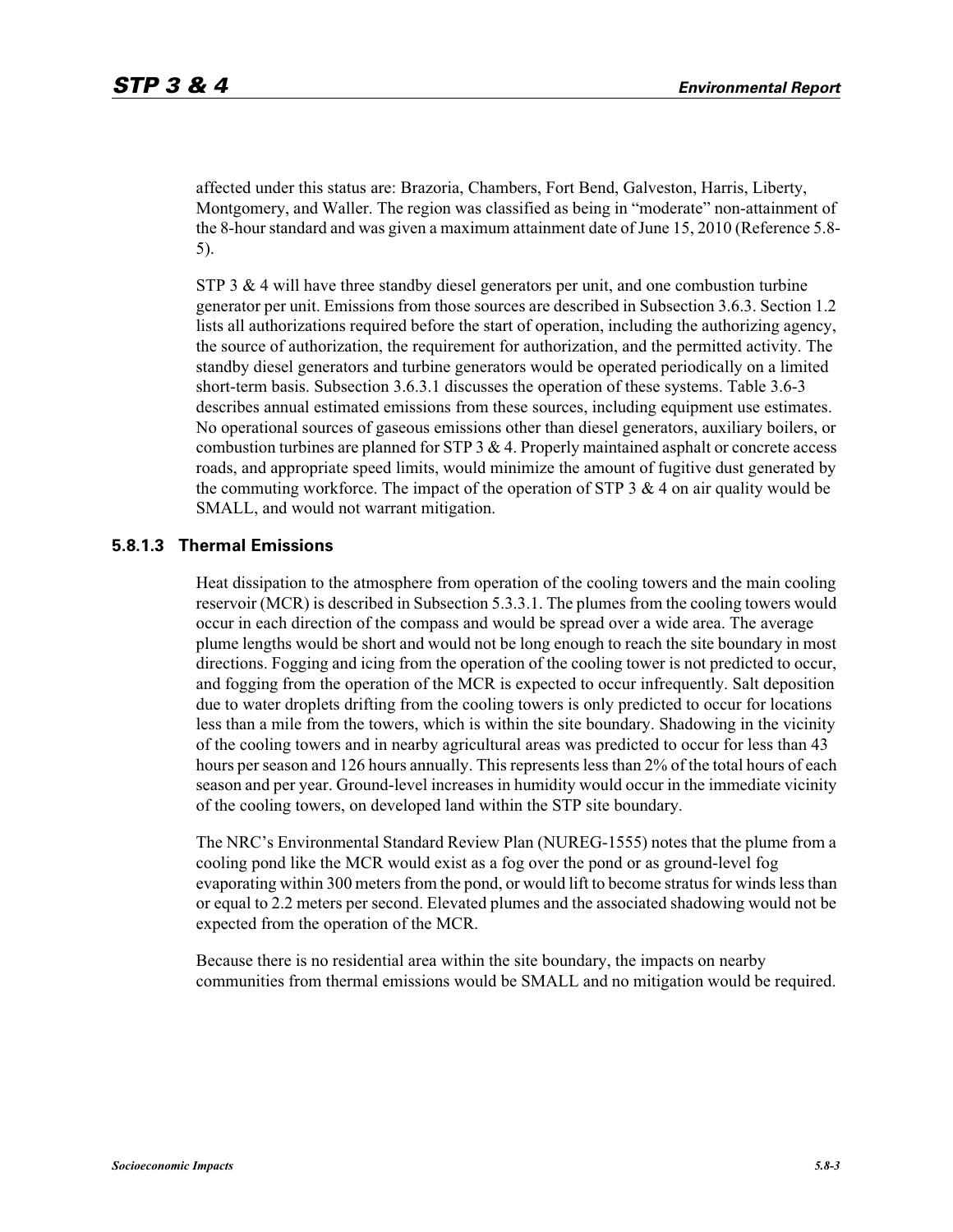### **5.8.1.4 Visual Intrusions**

The nearest full-time residence is approximately 1.5 miles west-southwest from the EAB boundary. There are 10 residences within a 5-mile radius of STP 1 & 2. The LCRA Park (FM 521 River Park) is approximately 6 miles east of the STP site. At this distance, the STP  $3 \& 4$ reactor containment buildings and the two mechanical draft cooling towers would be visible. Impacts from the additional structures would be SMALL compared to existing conditions and would not warrant mitigation.

The visual impacts from the operation of the cooling towers would be the towers themselves plus the plumes generated during operation. Specifics for modeling of the plume are contained in Subsection 5.3.3. Specifics for the length and frequency of elevated plumes are contained in Subsection 5.3.3.1.0. The plumes from the cooling towers would occur in each direction of the compass and would be spread over a wide area, reducing the time that the plume would be visible from a particular location. The average plume lengths would be relatively short. Plumes would be visible at the 10 residences within the 5-mile radius for periods ranging from between 16 hours/year to 183 hours/year. These plumes would only be visible during daylight hours for these periods. Because of the varying directions and short average plume lengths, impacts from elevated plumes would be SMALL and not warrant mitigation.

The current Reservoir Makeup Pumping Facility (RMPF) is visible from the Colorado River and from the east bank of the river. This facility was sized for four units and, therefore, there would be no change in its visibility over existing conditions related to STP  $3 \& 4$ . Visual impact of the RMPF would be SMALL and would not warrant mitigation.

### **5.8.1.5 Other Impacts**

Roads within the vicinity of the STP site would experience a temporary increase in traffic at the beginning and the end of the shift. However, the current road network has sufficient capacity to accommodate the increase, as detailed in Subsection 5.8.2. Therefore, no significant traffic congestion would result from operation of STP  $3 \& 4$ . Impact to roads in the vicinity of the STP site would be SMALL and would not warrant mitigation.

### **5.8.1.6 Conclusion**

Physical impacts to the surrounding population as a result of operation of STP 3  $\&$  4 would be SMALL and would not warrant mitigation.

### **5.8.2 Social and Economic Impacts**

This section evaluates the demographic, economic, infrastructure, housing, and community including education and public services impacts to the region as a result of operating STP 3  $\&$ 4. The evaluation assesses impacts of operation and of demands placed by the workforce on the region. STP 3 & 4 would require approximately 888 workers (Subsection 3.10.3). The current schedule projects a commercial operation date of 2015 for STP 3 and 2016 for STP 4. This analysis conservatively assumes that STP  $3 \& 4$  will apply for license renewal, which would extend their operation an additional 20 years—until 2075 and 2076, respectively.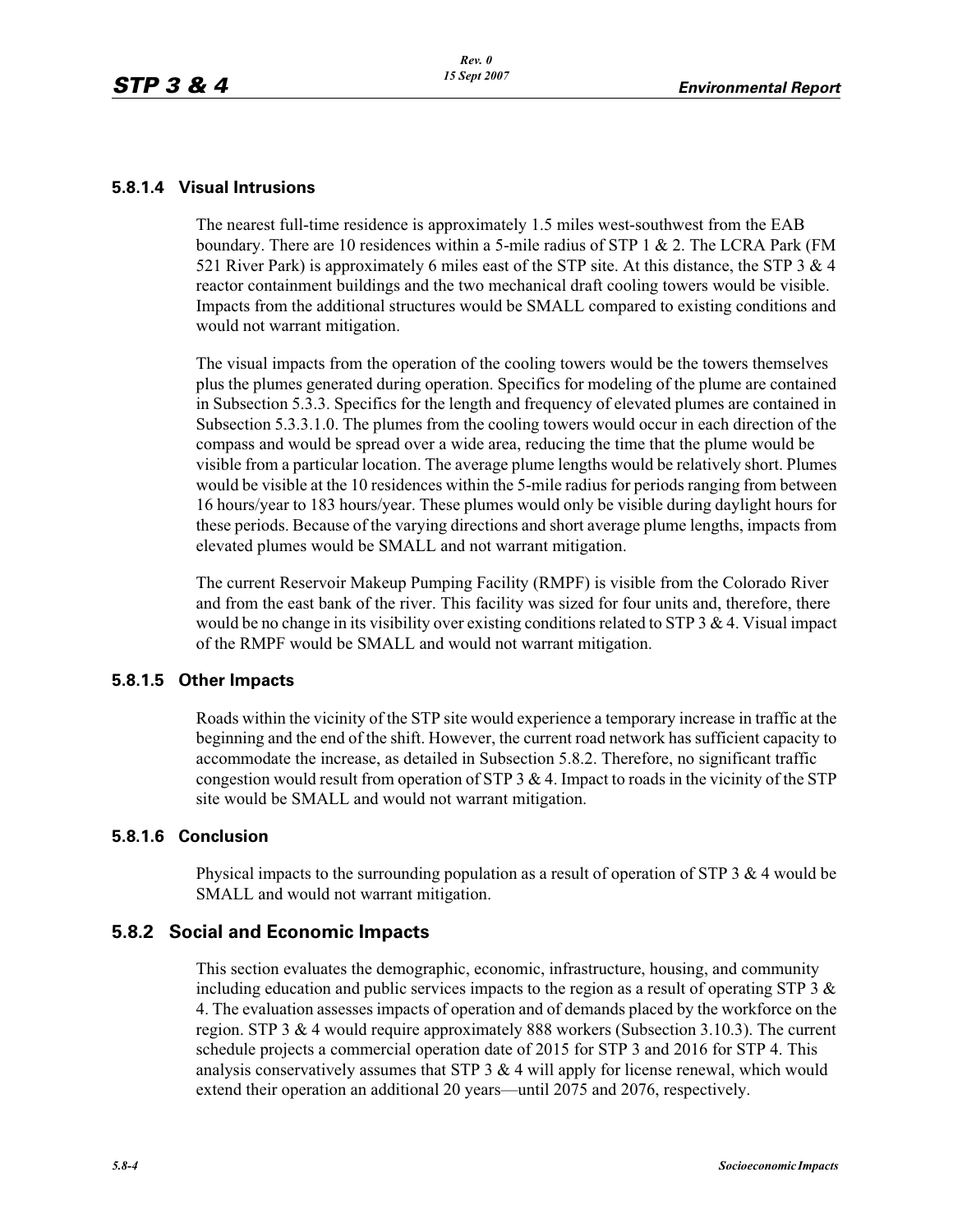It is likely that operation of STP 3  $&$  4 would overlap for a 33-year period from 2015 to 2048 with the continued operation of STP 1  $\&$  2, which currently employs approximately 1365 onsite staff (1140 STP staff plus 225 contractors) (Table 2.5-1). This analysis conservatively estimated that STP 1 & 2 will apply for license renewal, which would extend their operation an additional 20 years—until 2047 and 2048, respectively. STP 1  $\&$  2 refueling outages last approximately 17 to 35 days and require approximately 1500 to 2000 additional workers. For the new units, refueling outages would be similar to those of STP  $1 \& 2$ .

In performing these socioeconomic analyses, the migration and residential distribution of the operations workforce is based on the residential distribution of the current operations workforce. As stated in Section 2.5, approximately 83% of the STP 1  $\&$  2 workers reside within two counties—Matagorda (60.7%) and Brazoria (22.4%). The remaining 17% are distributed across 18 other counties (Table 2.5-1).

### **5.8.2.1 Demography**

The 2000 population within the 50-mile radius of the region was approximately 258,960 and is projected to grow to approximately 657,940 by 2080, for an average annual growth rate over the 60-year period of 1.2% (see Table 2.5-2). STPNOC anticipates employing 888 operations workers at STP 3 & 4. In reality, a percentage of this workforce would already reside within the 50-mile region and the remainder would migrate into the region. However, to be conservative, STPNOC assumes that all of the STP  $3 \& 4$  employees will migrate into the region, and that each operations worker will bring a family. The average household size in Texas is 2.74 (Reference 5.8-6). The average household size, 2.74, is used instead of average family size, 3.28, in order to slightly offset the estimated increase in population caused by the assumption that all of the STP 3  $&$  4 workforce would migrate into the 50-mile radius.

An operational workforce of 888 would increase the population in the 50-mile region by 2433 people (888 workers  $\times$  2.74). It was assumed that the residential distribution of the STP 3 & 4 workforce would resemble that of the current STP 1 & 2 workforce (Table 2.5-1). Therefore, approximately 1477 people  $(60.7\% \times 2433)$  would live in Matagorda County and 545 (22.4%)  $\times$  2433) would live in Brazoria County. These numbers constitute 3.9% and 0.2% of the 2000 populations of Matagorda and Brazoria Counties, respectively. They would constitute even smaller percentages of the projected populations of those counties.

The employees and their families not residing in Matagorda or Brazoria County (411 people) would be scattered throughout the other counties within the 50-mile radius. Based on the distribution of the STP 1  $& 2$  operations workforce, the maximum number of workers in any one county other than Matagorda and Brazoria would be 40 (i.e., 4.5% of the 888 operations workers, see Table 2.5-1). Including family members, the maximum population increase would be 109 people. This increase in population would represent a small percentage of the existing populations of any one of those counties.

Additional jobs in the region would result from the multiplier effect attributable to the new operations workforce. In the multiplier effect, each dollar spent on goods and services by an operations worker becomes income to the recipient who saves some but re-spends the rest. The recipients' re-spending becomes income to someone else, who in turn saves part and re-spends the rest, and so on and so forth. The number of times the final increase in consumption exceeds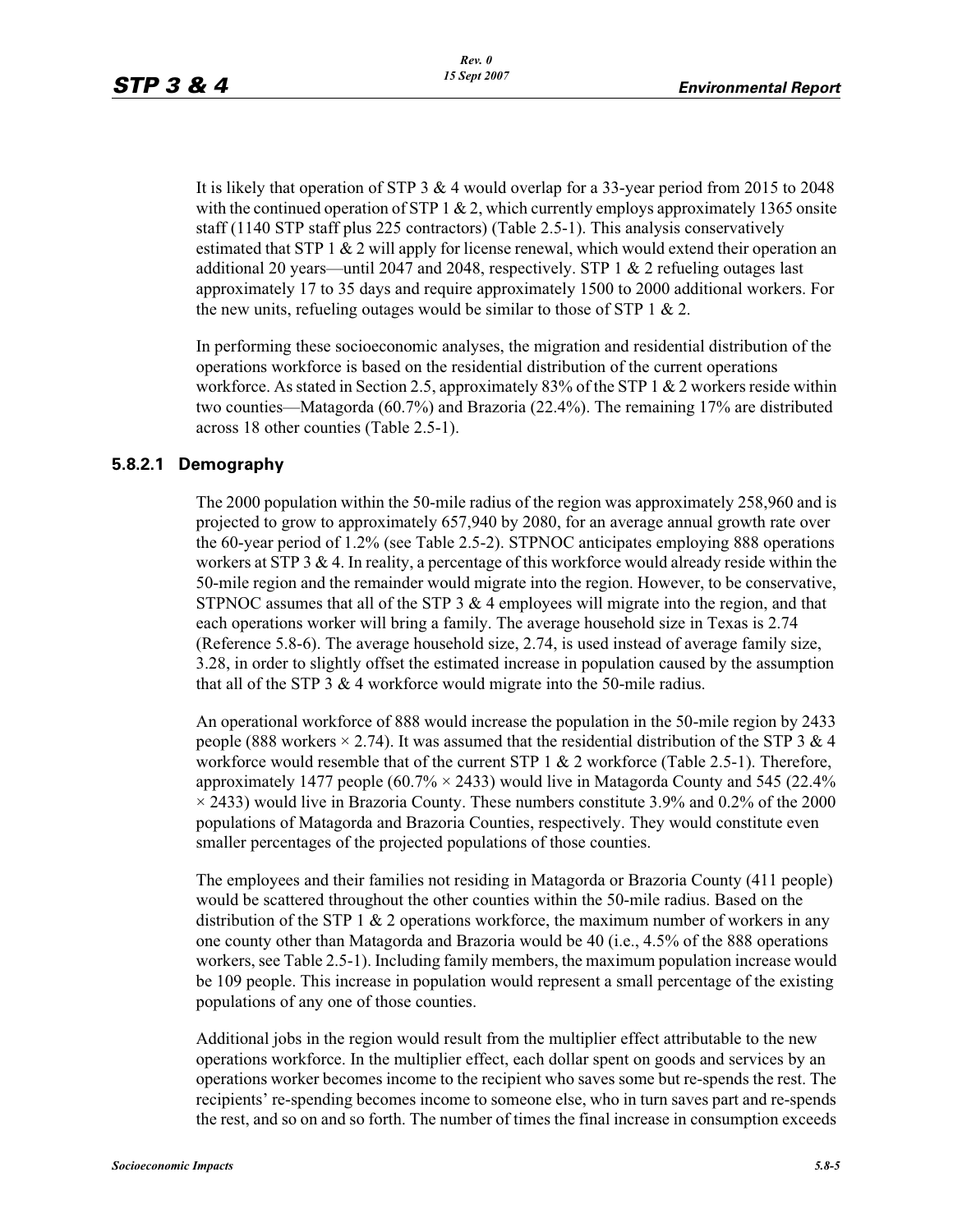the initial dollar spent is called the "multiplier." The U.S. Department of Commerce Bureau of Economic Analysis Economics and Statistics Division provides multipliers for industry jobs and earnings (Reference 5.8-7). The economic model, RIMS II, developed by the U. S. Department of Commerce, Bureau of Economic Analysis incorporates buying and selling linkages among regional industries and is used to estimate the impact of new nuclear plantrelated expenditure of money in the region of interest. For every operations job at the new units, an estimated additional 1.47 jobs would be created in the 50-mile region, which means that 888 direct jobs would result in an additional 1305 indirect jobs for a total of approximately 2193 new jobs in the region (Table 5.8-1). Since most indirect jobs are service-related and not highly specialized, most, if not all, indirect jobs would likely be filled by the existing workforce within the 50-mile region. For every dollar spent by a worker, an estimated additional 0.56 dollars would be injected into the regional economy (Reference 5.8-7).

### **5.8.2.2 Impacts to the Community**

#### **5.8.2.2.1 Economy**

The impact of the operation of STP 3  $& 4$  on the local and regional economy depends on the region's current and projected economy and population. The economic impacts of a potential 60-year period of operation are discussed below.

In the other socioeconomics sections in Chapter 5, all new operating personnel are conservatively assumed to come from outside of the 50-mile region. The reason that approach is considered conservative is that stresses to regional resources, such as water supplies, would be greater with a larger in-migration and would be considered negative. Conversely, with respect to the regional economy, a larger in-migration of project-related population would be considered positive. Therefore, to avoid overstating the level of impact to the economy, a range of impacts based on 50% to 100% of the operations workforce migrating into the 50-mile radius is considered.

The employment of the operations workforce for such an extended period of time would have economic and social impacts on the surrounding region. Matagorda County would be the most affected county in the 50-mile region because it would have more employees residing than any other county, and it would receive property tax revenues assessed on the new units. The influx of people spending wages, paying taxes, using public services and utilities, and building houses has a more noticeable impact on Matagorda County with its lower population, than Brazoria County, which has a greater population and would also have an influx but not as large.

The wages and salaries of the operating workforce would have a multiplier effect that would result in an increase in business activity, particularly in the retail and service industries. Assuming the entire operations workforce would migrate into the 50-mile radius, the creation of 888 jobs would inject \$90,181,728 to \$110,129,760 per year into the regional economy. If only half of the workers would migrate into the region (assuming the other half would already reside within the region), this dollar impact would be reduced by 50%. These conclusions are analyzed below.

The wage range of a nonmanagerial operations worker is assumed to be \$65,100 to \$79,500 per year. Managerial staff wages would be larger, but these employees comprise a smaller percentage of the workforce. Therefore, to be conservative, the nonmanagerial wage range was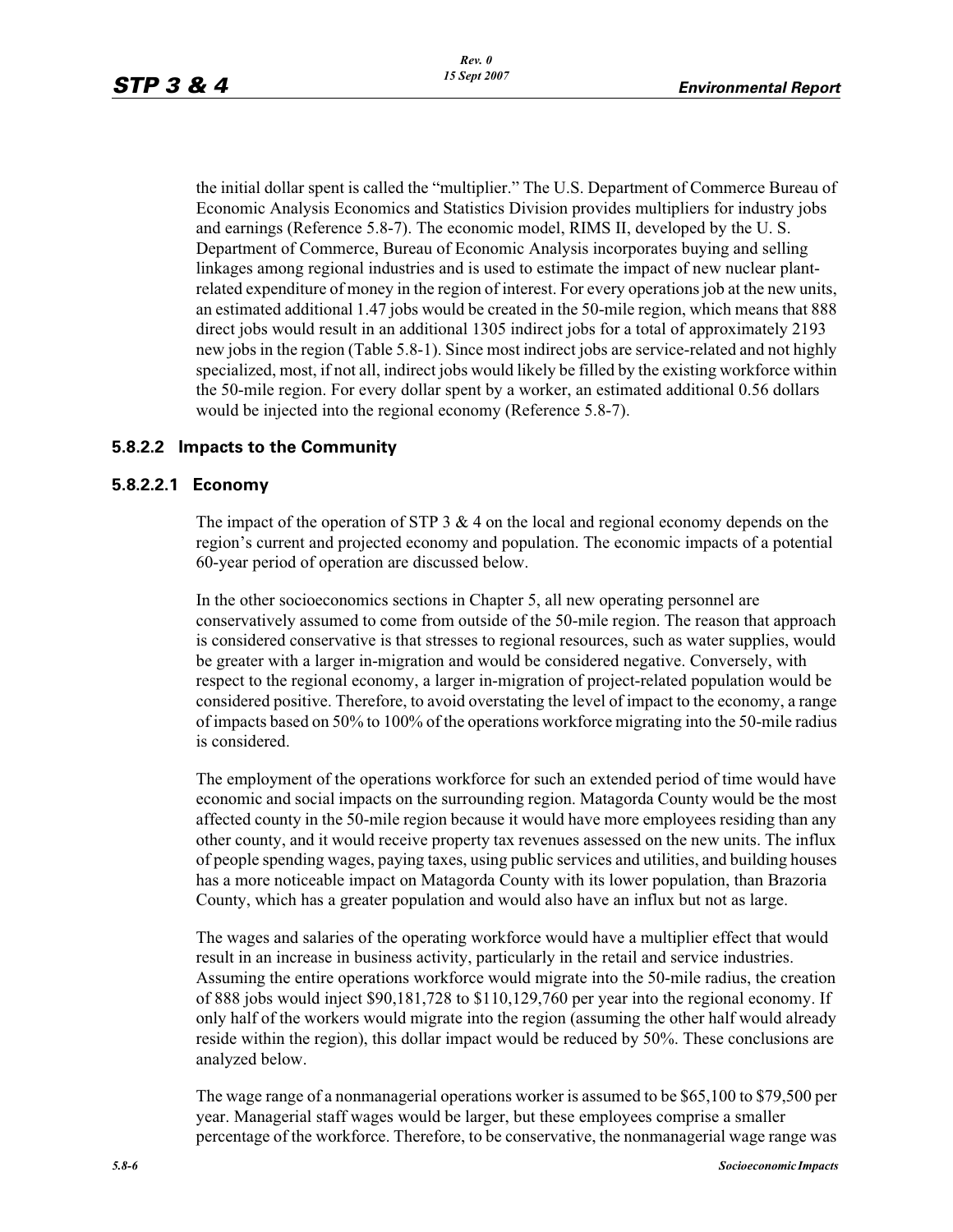used. The range was multiplied by the number of workers—888—to calculate total dollars earned per year of \$57,808,800 to \$70,596,000.

An earnings multiplier for the power generation and supply industry in the two-county region, 1.56 (Reference 5.8-7), was applied to the total dollars earned per year. According to these calculations, the total impact of worker wages on the 50-mile region would be between \$90,181,728 and \$110,129,760 per year. If only 50% of the operations workforce would migrate into the region, the dollar impact would be \$45,090,864 to \$55,064,880 per year. (Note: STPNOC acknowledges that the earnings multiplier is for the two-county region, but believes that this multiplier is reasonably representative of the balance of counties within the 50-mile radius.)

As stated previously in Subsection 5.8.2.1, for every new operations job, an estimated additional 1.47 indirect jobs would be created, which means that the 888 direct jobs would result in an additional 1305 jobs for a total of 2193 jobs. If 50% of the operations workforce would migrate into the 50-mile region, then 444 direct jobs would result in an additional 653 additional jobs, for a total of 1097 new jobs.

Most indirect jobs would be service-related, not highly specialized, and filled by the existing workforce within the 50-mile region, particularly the two counties of interest. There are currently 8870 unemployed workers in the two counties. This equates to a 5.9% unemployment rate in the two counties. Some or all of the indirect jobs created by the operations workforce would be filled by unemployed workers in these counties. This would have a positive impact on the economy by providing new business and job opportunities for local residents.

Because of the estimated distribution of the workers, Matagorda County would experience 60.7% of this economic activity and Brazoria County would experience approximately 22.4%. Matagorda County would be the most affected. Beyond Matagorda County, the impacts would become more diffuse since a smaller percentage of the workforce would live in the other counties and the larger economic bases of some counties, particularly Brazoria County, would serve to dilute any impacts.

Therefore, the impacts of STP 3  $\&$  4 operations on the economy would be beneficial and SMALL everywhere in the region except Matagorda County, where the impacts would be beneficial, MODERATE, and positive, and mitigation will not be warranted.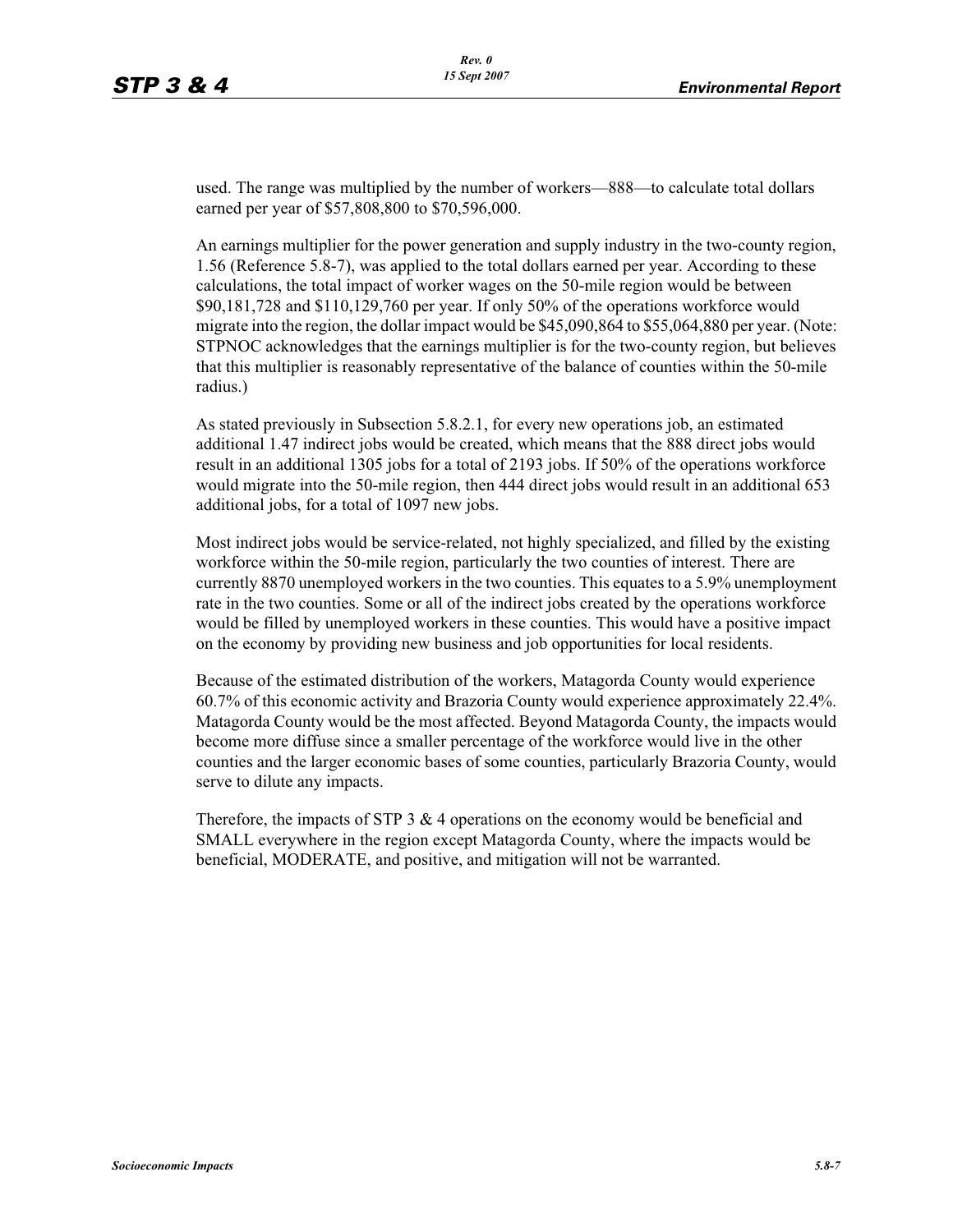### **5.8.2.2.2 Taxes**

Several types of taxes would be generated by the operation of STP 3 & 4, which would begin operation in 2015. In addition to taxes currently paid, NRG South Texas LP (STPNOC's only owner subject to taxation) would pay additional franchise, sales, and property taxes based on the value and power generated by STP  $3 \& 4$  and on operating expenditures. New workers and their families would also contribute sales and property tax revenues to the area.

Subsection 4.2.2.2.2 provides a detailed description of the significance categories applicable to tax impacts, which are derived from the analysis in the Generic Environmental Impact Statement (GEIS) for License Renewal of Nuclear Plants (NUREG-1437). STPNOC reviewed this methodology and determined that the significance levels were appropriate to apply to an assessment of tax impacts as a result of STP  $3 \& 4$  operations. In summary, significance levels are considered SMALL if new tax payments are under 10% of the taxing jurisdiction's revenue, MODERATE if payments are 10% to 20%, and LARGE if payments represent more than 20% of revenue.

## **Personal Income and Corporate Franchise Taxes**

As noted in Subsection 2.5.2.3, Texas has no personal income tax, but recently amended the law to extend coverage of the franchise tax on businesses; the changes take effect January 1, 2008. To date, NRG South Texas LP (STPNOC's only taxable ownership entity) has not been required to pay franchise tax on STP 1  $& 2$ . As of July 2007, the state of Texas has not yet completed the implementing regulations for the new law, and the applicability of the franchise tax to various types of ownership structures is not yet fully defined.

The franchise tax is a gross margin tax (i.e., it is calculated on revenues less allowable operating costs). Under the energy industry's current unregulated environment, neither revenues nor operating costs are fully predictable for several years in the future. Therefore, NRG has estimated a range for annual franchise tax payments on STP  $3 \& 4$ . For STP 3, payments are based on gross margin estimates of \$468 to \$543 million per year, yielding franchise tax payments of \$4.7 to \$5.4 million, while payments for STP 4 would be based on gross margin estimates of \$390 to \$470 million per year, yielding franchise tax payments of \$3.9 to \$4.7 million. These estimates assume that STP 3  $&$  4 would be 100% privately owned and fully subject to the franchise tax. If part of the ownership were to include publicly-owned organizations (as is currently the case for STP  $1 \& 2$ ), and if these organizations were not fully subject to the franchise tax, the tax payments would be lower.

Based on these estimates (and assuming  $100\%$  private ownership), the owners of STP 3 & 4 would pay an estimated \$4.7 to \$5.4 million in franchise taxes in 2015, the first year of operation for STP 3, and an estimated \$8.6 to \$10.0 million in 2016, when STP 4 comes on line, and in subsequent years. The state of Texas has projected franchise tax revenues for the 2008- 2009 biennium at over \$5.8 billion (or \$2.9 billion per year) (Reference 5.8-8). Since the tax applicability will change substantially beginning in 2008, it is not possible at this time to project the revenue to years 2015–2016. However, the projected payments for STP  $3 \& 4$  represent well under 1.0% of the state's projected franchise tax revenues for 2009. It is likely that franchise tax payments for STP 3  $\&$  4, beginning in 2015 would represent a SMALL positive impact to the state of Texas for franchise tax collections.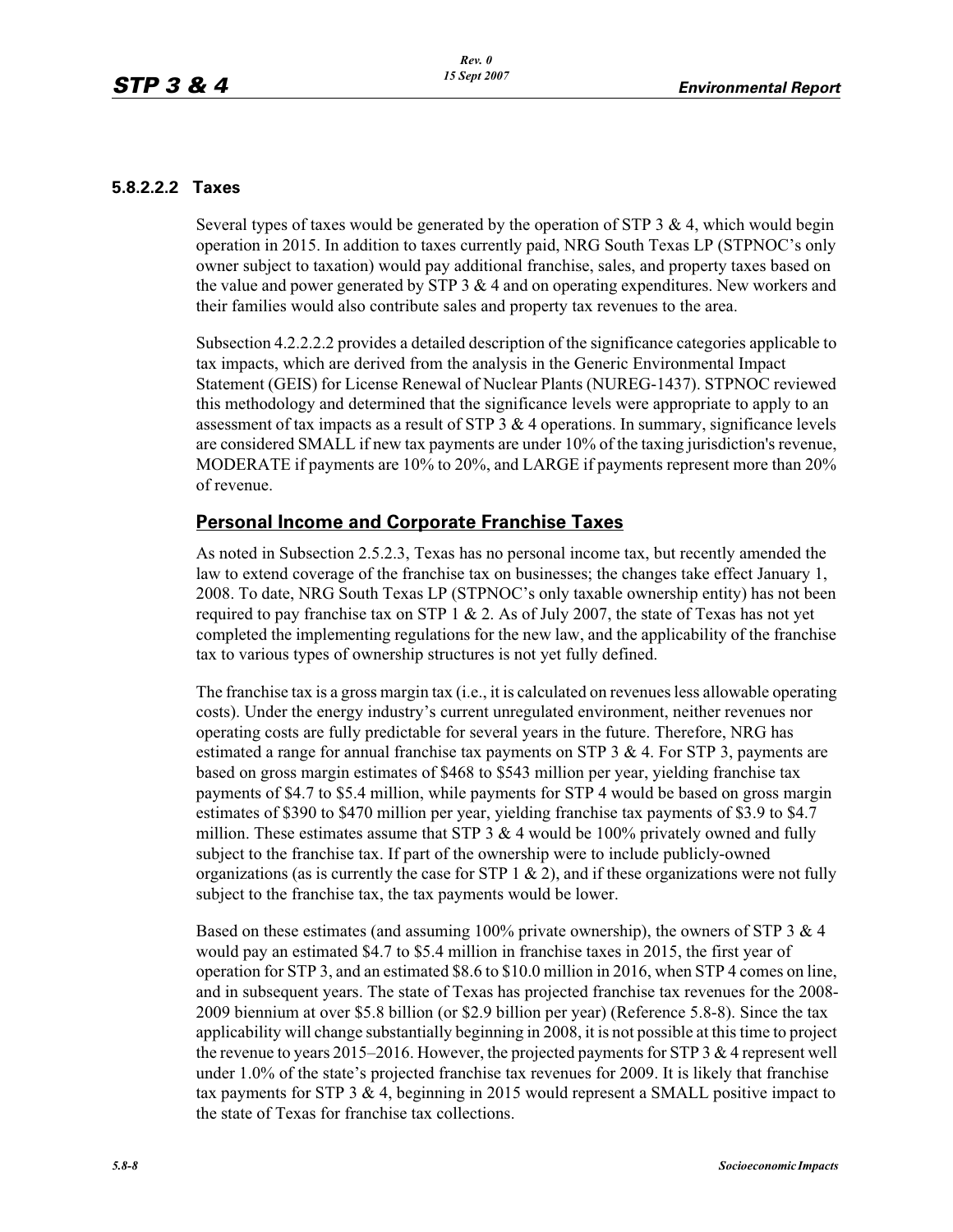In addition to direct taxes paid for STP  $3 \& 4$ , local operating expenditures as well as purchases by the operating workforce would have a multiplier effect on the local economy, where money would be spent and re-spent within the region. Because of this multiplier effect, businesses in Matagorda County and adjacent areas, particularly retail and service sector firms, could experience revenue increases, and there may be prospects for new startup firms and additional job opportunities for local workers. Existing and new firms could generate additional profits, which would further contribute to increased franchise taxes, although the exact amount is unknown. Impacts would be positive and SMALL.

STP's expansion could also stimulate the formation of new businesses and the expansion of existing firms; these businesses would increase Texas franchise tax collections. Thus, the business tax base in the region would expand, especially in Matagorda County, but also in adjacent counties where STP's expansion could stimulate the economy. Impacts to Texas franchise tax collections would be positive and SMALL.

## **Sales and Use Taxes**

The state of Texas, Matagorda County, and cities and counties surrounding the STP site would experience an increase in the amount of sales and use taxes collected. Additional sales and use taxes would be generated by retail purchases by the operating workforce, and from increased expenditures by STPNOC for the operation of STP 3 & 4.

Currently, it is difficult to assess the extent of impact on sales and use tax collections from the new workforce. Matagorda County has a small population and is predominantly rural, with limited shopping or entertainment options. The Houston metropolitan area is the retail center of the region, so it is likely that suburbs and towns along the southern part of greater Houston, such as Lake Jackson in Brazoria County, would realize the greatest increase in, and derive the greatest benefit from, sales taxes, although this would be a SMALL positive impact relative to their overall sales tax revenues. However, it is also likely that Bay City and, to a much lesser extent, Palacios, would also experience SMALL to MODERATE positive impacts from increased sales tax collections. In absolute terms, the amount of sales and use taxes collected over a potential 60-year operating period could be large, but SMALL when compared to the total amount of taxes collected by Texas and the affected counties and cities.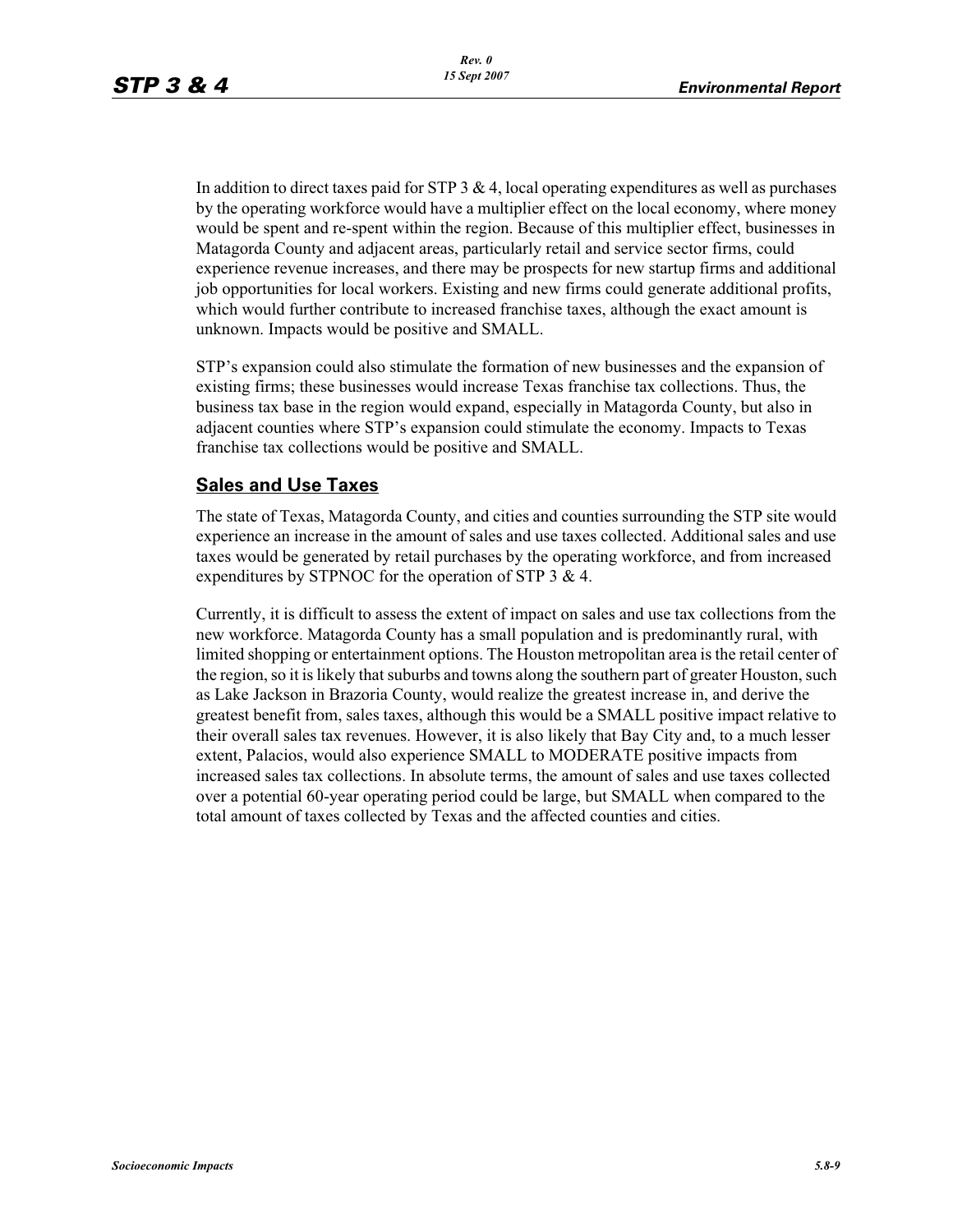# **Other Sales- and Use-Related Taxes**

Visitors to STP during the operations of STP  $3 \& 4$ , as well as workers used for outage maintenance activities over the life of the new (and existing) units, would use local motels and pay the hotel occupancy tax that is imposed by the state of Texas (currently 6%) and the City of Bay City (currently 7%). Because of Bay City's small population, MODERATE benefits to the city could result from these tax collections, while benefits to the state of Texas would be SMALL when compared to overall hotel occupancy tax collections.

With new residents, the cities of Bay City and Palacios would receive positive impacts from increased sales tax collections on telecommunications services and on the residential use of gas and electricity. The amounts are unknown at this time but are expected to be relatively SMALL.

# **Property Taxes — Counties and Special Districts**

During the operation of STP 3  $\&$  4, the additional assessed valuation of the plant (over the existing amount for STP 1  $\&$  2) would be based on some combination of cost, income from the sale of electric power, and market value. Some inputs to the formulas would be negotiated between the owners of STP  $3 \& 4$  and the appraisal district.

During the 60-year operation period for STP 3  $\&$  4, the plant owners subject to taxation would pay additional property taxes to Matagorda County, the Matagorda County Hospital District, Navigation District #1, Drainage District #3, and the Palacios Seawall District (see Table 2.5.2.3-15) based on the appraised valuation. Although the amount of these payments is unknown at this time, it is likely that such payments would provide a MODERATE to LARGE positive impact to those taxing jurisdictions and to the local economy.

One of the main sources of economic impact related to the operation of new units would be property taxes assessed on the facility. Currently, STP  $1 \& 2$ 's tax payments represent approximately 75% of the total property taxes received by Matagorda County (see Table 2.5-14). Property taxes to be paid by the owners for STP 3  $\&$  4 during operations would depend on many factors, including millage rates, the percent ownership of each co-owner, and the coowner's taxable status. However, since the appraised value once STP 3  $\&$  4 operations begins would increase substantially higher than if the project was not undertaken, it is likely that the beneficial impacts to Matagorda County and the special taxing districts would be LARGE.

Property tax revenues in Matagorda County and adjacent counties would also derive from new residents associated with the operation of STP  $3 \& 4$ . These increases would have a positive and SMALL impact on tax revenues in more heavily populated jurisdictions such as Brazoria County, but in Matagorda County, with a much smaller population, the relative impacts would be positive and SMALL to MODERATE.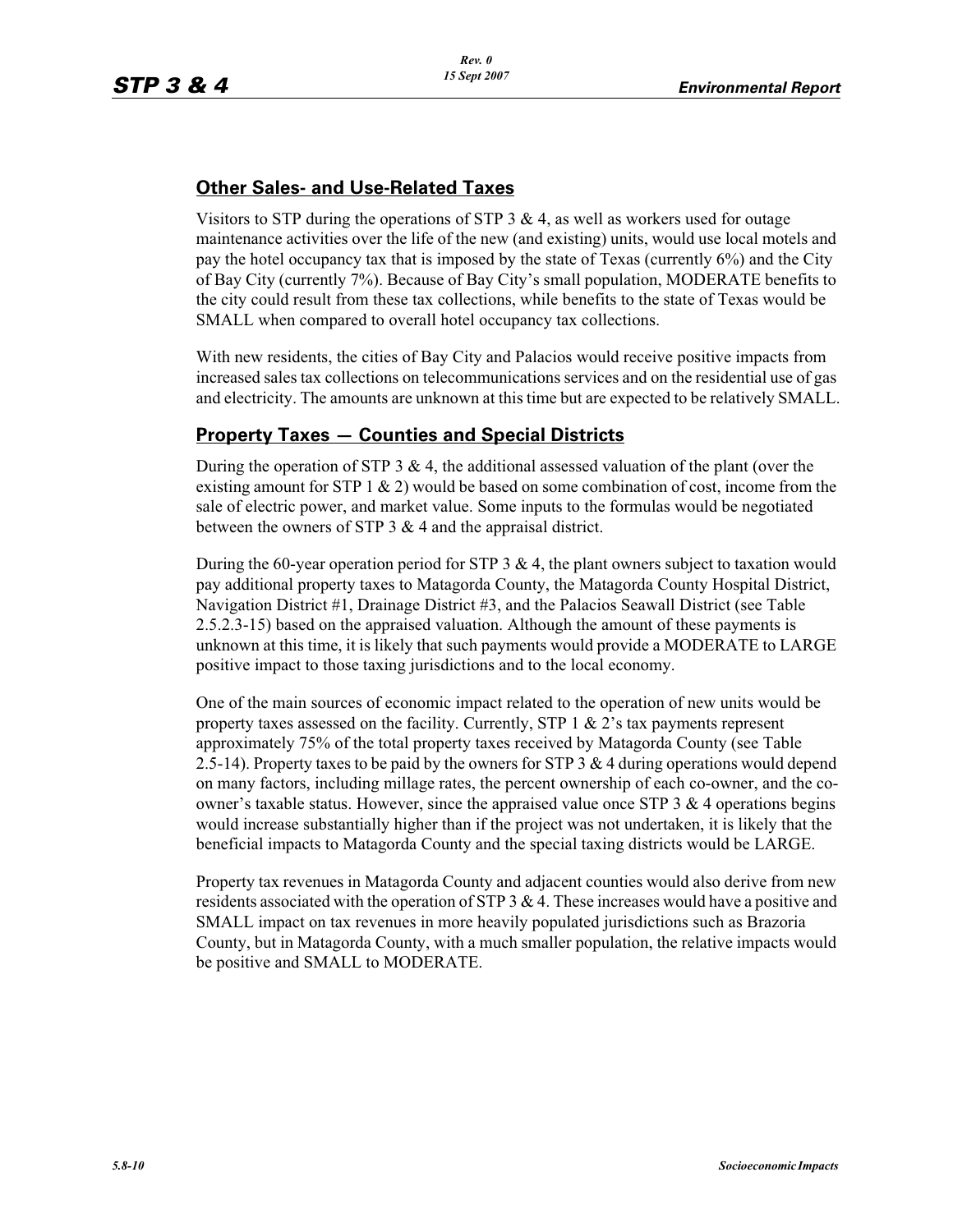## **Property Taxes — Independent School Districts**

As discussed in Subsection 2.5.2.3.5, the owners of STP 1  $\&$  2 pay taxes to the Palacios independent school district (ISD) and is its largest taxpayer. Expected increases in the appraised valuation of the STP facility as a result of operation of STP  $3 \& 4$  would result in larger tax payments to the ISD. However, under current Texas school funding guidelines, additional revenues paid to Palacios ISD (a property-rich district) would flow to the state of Texas for redistribution to property-poor districts (see Subsections 2.5.2.3.5 and 4.4.2.2.2). Although the amount of the increased tax payments cannot be known at this time, the larger payments would provide a relatively SMALL positive impact to the state of Texas as a whole. If Texas were to change its school funding mechanism, impacts to school districts would be different in a way that is impossible to predict.

The increased number of workers required to operate STP  $3 \& 4$  could result in larger enrollments in Palacios schools (see Subsection 5.8.2.2.8). Since the Texas school funding formula is based on weighted average daily attendance, increases in the number of students would lead to increased revenues for the Palacios ISD, but would also result in the additional expenses related to a larger student body. Fiscal impacts to the Palacios ISD from increased enrollment would be SMALL to MODERATE.

Other school districts in the area do not receive property tax revenues from STPNOC, but could experience larger enrollments as STPNOC workforce grows with the operation of STP 3 & 4. Fiscal impacts to these districts would vary from SMALL to MODERATE, depending on the size of their existing enrollment, the amount of enrollment increases, their existing property tax revenues, and their status as a "property-rich" or "property-poor" school district under Texas school funding wealth equalization guidelines. These impacts are discussed more fully in Subsection 5.8.2.2.8.

A recently passed law could decrease STP's property tax obligations to the Palacios ISD without reducing Palacios ISD's overall revenues (see Subsection 4.4.2.2.2 for a complete discussion). The new law essentially will allow school districts to reduce the taxable value of new construction for nuclear plants, and allow the plants to defer the effective date of an abatement agreement for up to seven years after the date the agreement was made. Negotiations are underway between NRG and the Palacios ISD to implement this abatement (Reference 5.8-9).

Under current state funding formulas to maintain wealth equalization (described in Subsection 2.5.3.3.3), the Palacios ISD's overall revenues would not decline (Reference 5.8-10). The amount of any tax reduction and of any "sharing" payment on STP  $1 \& 2$  from NRG to the Palacios ISD are unknown at this time, as are any tax arrangements between the Palacios ISD and the privately-owned operators of STP 3  $\&$  4. However, any additional funds received by the Palacios ISD under this arrangement would not be subject to wealth-equalization limits (and could thus remain within the ISD), and could therefore have a SMALL to MODERATE beneficial impact on the school district.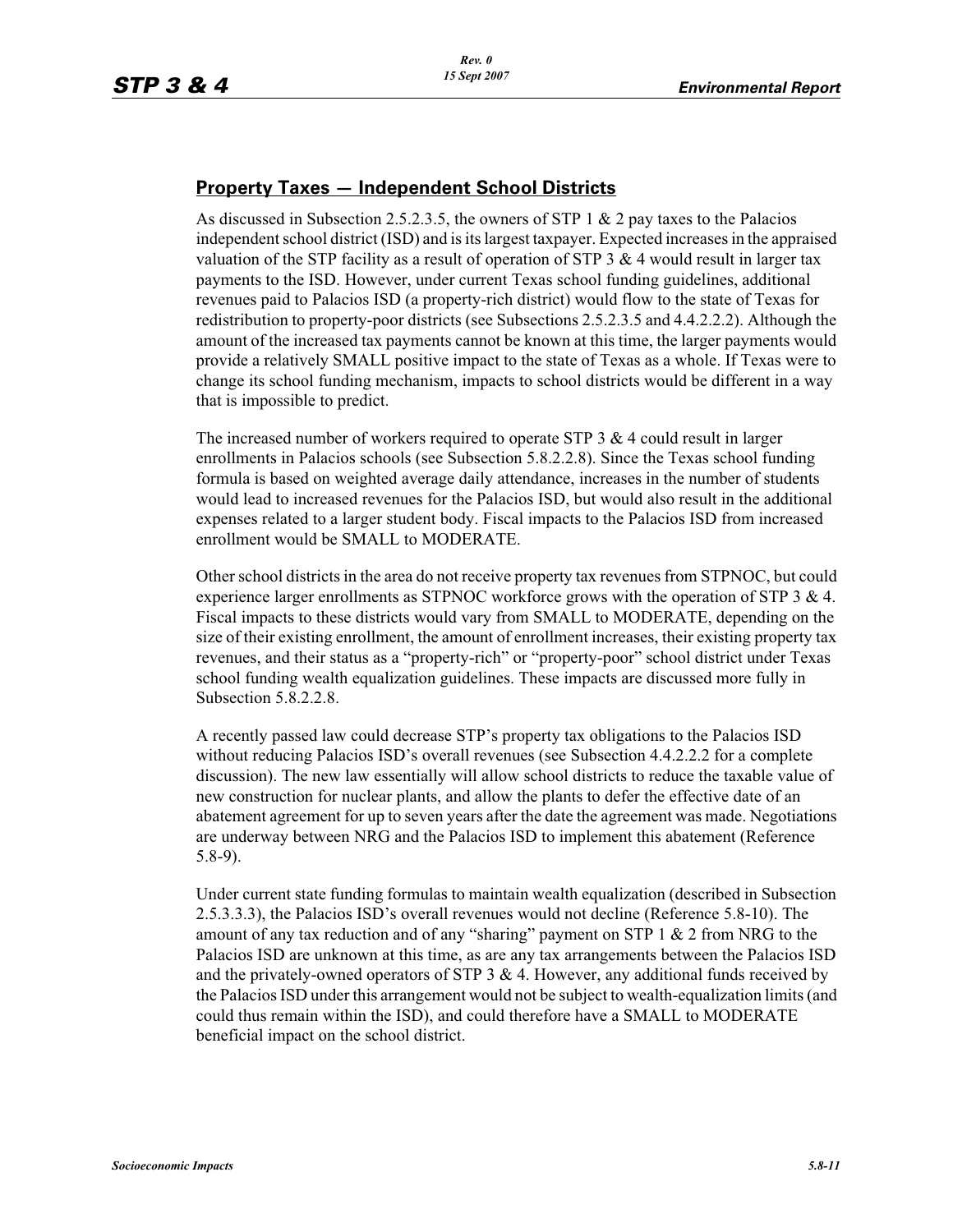## **Summary of Tax Impacts**

Therefore, the overall potential beneficial impacts of taxes collected during the operational period of STP 3 & 4 would be positive and MODERATE to LARGE in Matagorda County and to other taxing jurisdictions within the county, beneficial and SMALL to MODERATE to the Palacios ISD, and positive and SMALL in surrounding areas and in the state of Texas. Mitigation would not be warranted.

### **5.8.2.2.3 Land Use**

NUREG-1437, which provides the methodology used to prepare the socioeconomics section, presents an analysis of offsite land use during license renewal (i.e., operations) that is based on:

- -The size of plant-related population growth compared to the area's total population
- -The size of the plant's tax payments relative to the community's total revenue
- -The nature of the community's existing land-use pattern
- - The extent to which the community already has public services in place to support and guide development

In the same document, NRC presents an analysis of offsite land use during refurbishment (i.e. large construction activities) that is based on population changes caused by refurbishment activities. STPNOC reviewed the criteria and methodology in NUREG-1437 and determined that NRC's criteria and methodology are appropriate to evaluate socioeconomic impacts of operation of new units.

Matagorda County is the focus of the land use analysis because the new units and the majority of the workforce would reside there and Matagorda County and its municipalities would be the primary recipients of STP  $3 \& 4$  property tax payments.

First, based on the case-study analysis of refurbishment in NUREG-1437, NRC concluded that all new land-use changes at nuclear plants would be:

| <b>SMALL</b>    | If population growth results in very little new residential or<br>commercial development compared with existing conditions and if<br>the limited development results only in minimal changes in the area's<br>basic land use pattern. |  |  |  |
|-----------------|---------------------------------------------------------------------------------------------------------------------------------------------------------------------------------------------------------------------------------------|--|--|--|
| <b>MODERATE</b> | If plant-related population growth results in considerable new<br>residential and commercial development and the development results<br>in some changes to an area's basic land use pattern.                                          |  |  |  |
| LARGE           | If population growth results in large-scale new residential or<br>commercial development and the development results in major<br>changes in an area's basic land-use pattern.                                                         |  |  |  |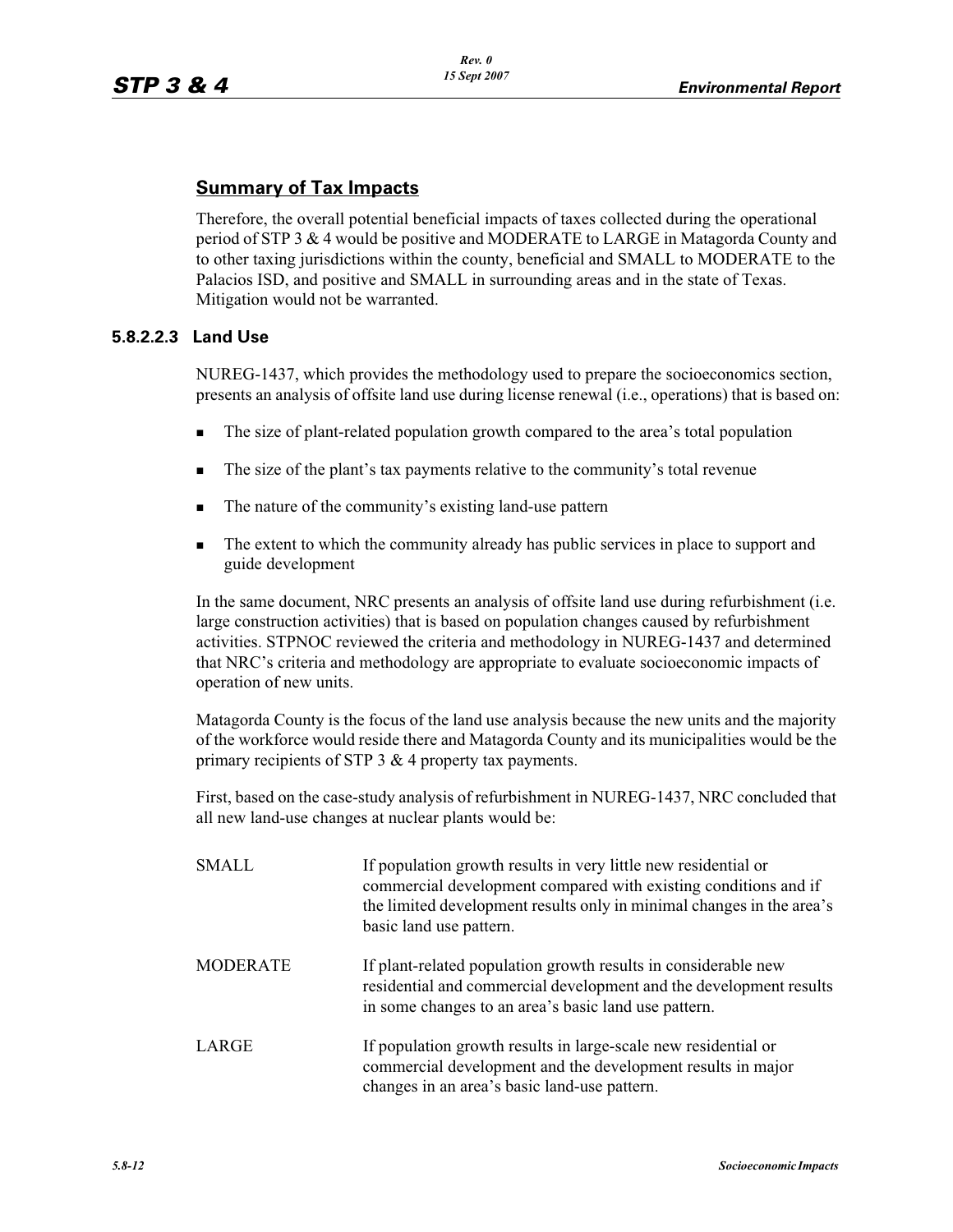Second, NRC defined the magnitude of refurbishment-related population changes as follows:

| <b>SMALL</b>    | If plant-related population growth is less than 5% of the study area's<br>total population, especially if the study area has established patterns of<br>residential and commercial development, a population density of at<br>least 60 people per square mile, and at least one urban area with a<br>population of 100,000 or more within 50 miles. |  |  |  |
|-----------------|-----------------------------------------------------------------------------------------------------------------------------------------------------------------------------------------------------------------------------------------------------------------------------------------------------------------------------------------------------|--|--|--|
| <b>MODERATE</b> | If plant-related growth is between 5% and 20% of the study area's<br>total population, especially if the study area has established patterns of<br>residential and commercial development, a population density of 30 to<br>60 people per square mile, and one urban area within 50 miles.                                                          |  |  |  |
| LARGE           | If plant-related population growth and density is greater than 20% of<br>the area's total population is less than 30 people per square mile.                                                                                                                                                                                                        |  |  |  |

Third, NRC defined the magnitude of license renewal-related tax impacts as:

| <b>SMALL</b>    | If the payments are less than 10% percent of revenue. |
|-----------------|-------------------------------------------------------|
| <b>MODERATE</b> | If the payments are between 10% and 20% of revenue.   |
| LARGE           | if the payments are greater than 20% of revenue.      |

Finally, NRC determined that, if the plant's tax payments are projected to be a dominant source of the community's total revenue, new tax-driven land-use changes would be LARGE. This would be especially true where the community has no preestablished pattern of development or has not provided adequate public services to support and guide development in the past.

## **Offsite Land Use in Matagorda County**

Matagorda County covers an area of 1114 square miles (Subsection 2.5.2.4.1). In 2002, approximately 70% of the land area of Matagorda County consisted of farms and ranches (Subsection 2.2.3). There are only two incorporated cities in Matagorda County—Bay City, the county's seat, and the City of Palacios—and they have the two largest concentrations of population.

There is no formal land use planning or zoning at the county, city, or town level in Matagorda County; only subdivision regulations. However, the cities of Bay City and Palacios, do (Subsection 2.5.2.4.1). The city of Bay City is in the process of developing a planning committee and hopes to have it operating in the next several years (Subsection 2.5.2.4.1).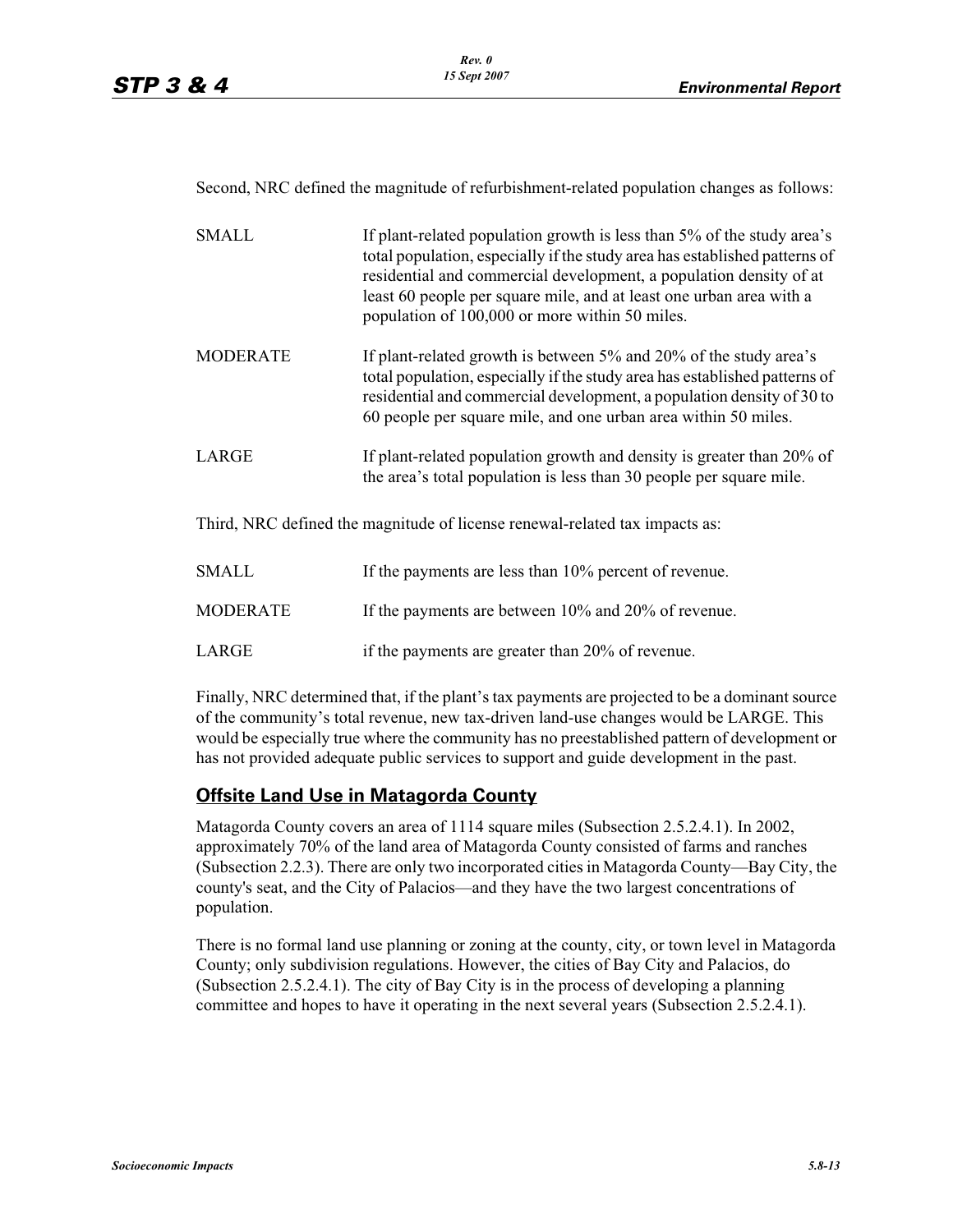# **Operations-Related Population Growth Impacts**

Based on the residential distribution of the current operations STP 1 & 2 workforce, 60.7% of the workforce needed to operate the new units would reside in Matagorda County. As stated in Subsection 2.5.1, the 2000 population of Matagorda County was 37,957, with a population density of 34.1 people per square mile (Reference 5.8-6). Operations-related population growth in Matagorda County would be 1347 workers and families, (Subsection 5.8.2.1), which equates to 3.6% of the total 2000 population of Matagorda County and a smaller percent of the projected 2020 population for Matagorda County. Four hundred ninety-seven workers and families would relocate to Brazoria County, while the remaining workers and families are expected to settle in the surrounding counties.

Using NUREG-1437 guidance, Matagorda County meets the NRC criteria for SMALL to MODERATE offsite land use impacts attributed to operations workforce population growth. Therefore, STPNOC concludes that offsite land use impacts attributed to operations workforce population growth would be SMALL to MODERATE.

# **Tax Revenue-Related Impacts**

The STP owners' current tax payments represent 73%–75% percent of the total property taxes received by Matagorda County (see Table 2.5-14, Matagorda County Property Tax Information, 2000-2005). Using NUREG-1437 criteria, tax payments of the STP owners are of LARGE significance to Matagorda County. STPNOC expects that the new nuclear units would generate property tax revenues of a similar significance for Matagorda County. Additional tax information can be found in Subsection 2.5.2.3.

## **Conclusion**

From the land use perspective, Matagorda County is predominantly rural, and the most of the land would likely continue to be used for agriculture purposes into the foreseeable future. Commercial and residential development in Matagorda County is minimal and has experienced little change. However, the operation of STP 3  $\&$  4 would create an increase in residential and commercial activity, possibly converting some land to other uses such as housing developments, retail centers, public service facility expansions, etc. Because Matagorda County is rural, these land use conversions would have a noticeable impact.

Therefore, employing NUREG-1437 criteria, offsite land use changes would be considered SMALL to MODERATE in Matagorda County, as 50% of the movers are expected to remain in the area (Subsection 4.4.2.1). To mitigate these impacts, STPNOC would maintain communication with local and regional governmental and nongovernmental organizations, including but not limited to the Department of Housing and Community Affairs and the Matagorda County Economic Development Corporation, to disseminate project information in a timely manner. This would allow these organizations to be given the opportunity to plan accordingly.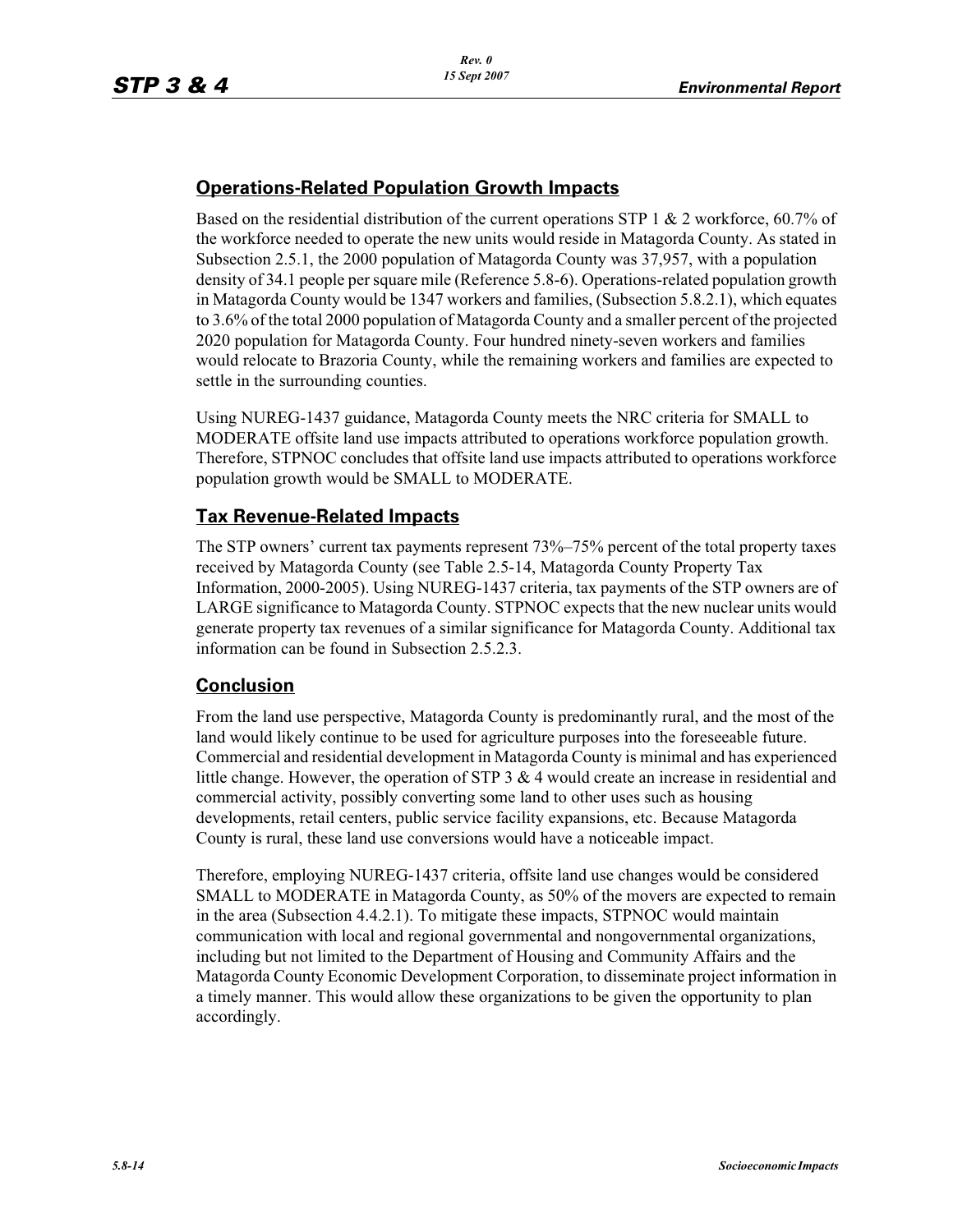### **5.8.2.2.4 Transportation**

Impacts of STP 3 & 4 operations on transportation and traffic will be greatest on the rural roads of Matagorda County, particularly FM 521, a two-lane, farm-to-market roadway that provides the only access to the STP site. Impacts on traffic are determined by four elements: (1) the number of operations workers and their vehicles on the roads, (2) the number of shift changes for the operations workforce, (3) the projected population growth rate in Matagorda County, and (4) the capacity of the roads.

STPNOC estimates it will employ an operation workforce of 888 workers to maintain and operate STP 3 & 4. This analysis conservatively assumes one worker per vehicle. The STP 1  $\&$ 2 workforce of 1365, including contractors, will access the STP site via FM 521, as would outage workers during scheduled outages for each unit. Traffic congestion will be most noticeable during shift-change, which will occur twice in a 24-hour period.

Traffic on FM 521, as measured by the 2005 Average Annual Daily Traffic was 2530 (62% of the total traffic) in the westward direction and 1543 (38%) in the eastward direction, with a total of 4073 (Table 2.5-12) (Subsection 4.4.2.2.4). Texas Department of Transportation (TXDOT) assumes the maximum vehicle capacity of FM 521 to be 58,420 pounds or 31,200 passenger cars, equaling 19,344 in the westward direction and 11,856 in the eastward direction.

For purposes of analysis it is assumed that 100% of the 4073 vehicles are attributable to the current STP 1 & 2 workforce.

Operations workers are on a 35-day rotation. On any given day, 58% of the total operations workforce will be on the day shift or in training, 23% will be on the night shift, and 19% will be off (Reference 5.8-9). After conservatively assuming that all traffic is due to STP workers, it is assumed that all traffic on FM 521 would occur during shift change (5:30 a.m.— 7:00 a.m. and 5:30 p.m.—7:00 p.m.). The night-to-day shift change (totaling 58% of the operations workforce) will result in the highest traffic count as approximately 1262 day-shift workers arrive and 500 night-shift workers leave. However, the arrival and departure times for workers will vary over a 1.5-hour time period, alleviating some congestion at the site entrance.

The 2000 Matagorda County population was 37,957 and will increase by an estimated 18% by 2020 and 28% by 2040 (Table 2.5-5). However because most of the traffic on FM 521 is siterelated and because of the conservative assumptions made regarding the timing of STP traffic, local traffic was not factored into the analysis.

FM 521 is load zoned to 58,420 gross pounds, so there is enough capacity for 31,200 passenger cars or equivalent to 1130 passenger cars beyond the current 170-cars-per-hour use now. STP 3 & 4 operations will increase the existing STP workforce by 888 workers divided into two shifts. It is assumed that the number of new operations workers per shift will be similar, in percentage, to the current operations workforce. Therefore, during the day-shift change, approximately 58% of the total 2253 (1365 current workers and 888 new workers) operations workers will leave the STP site while 23% will arrive for a total of 1825 vehicles during the shift change, above the maximum designated capacity of 1300 vehicles per hour. STP operations traffic will exceed road capacity during shift change. There could also be as many as 2000 outage workers per unit (divided between two shifts) for approximately 17–35 days every 18 months. During outages, assuming 1500 to 2000 additional vehicles in a 24-hour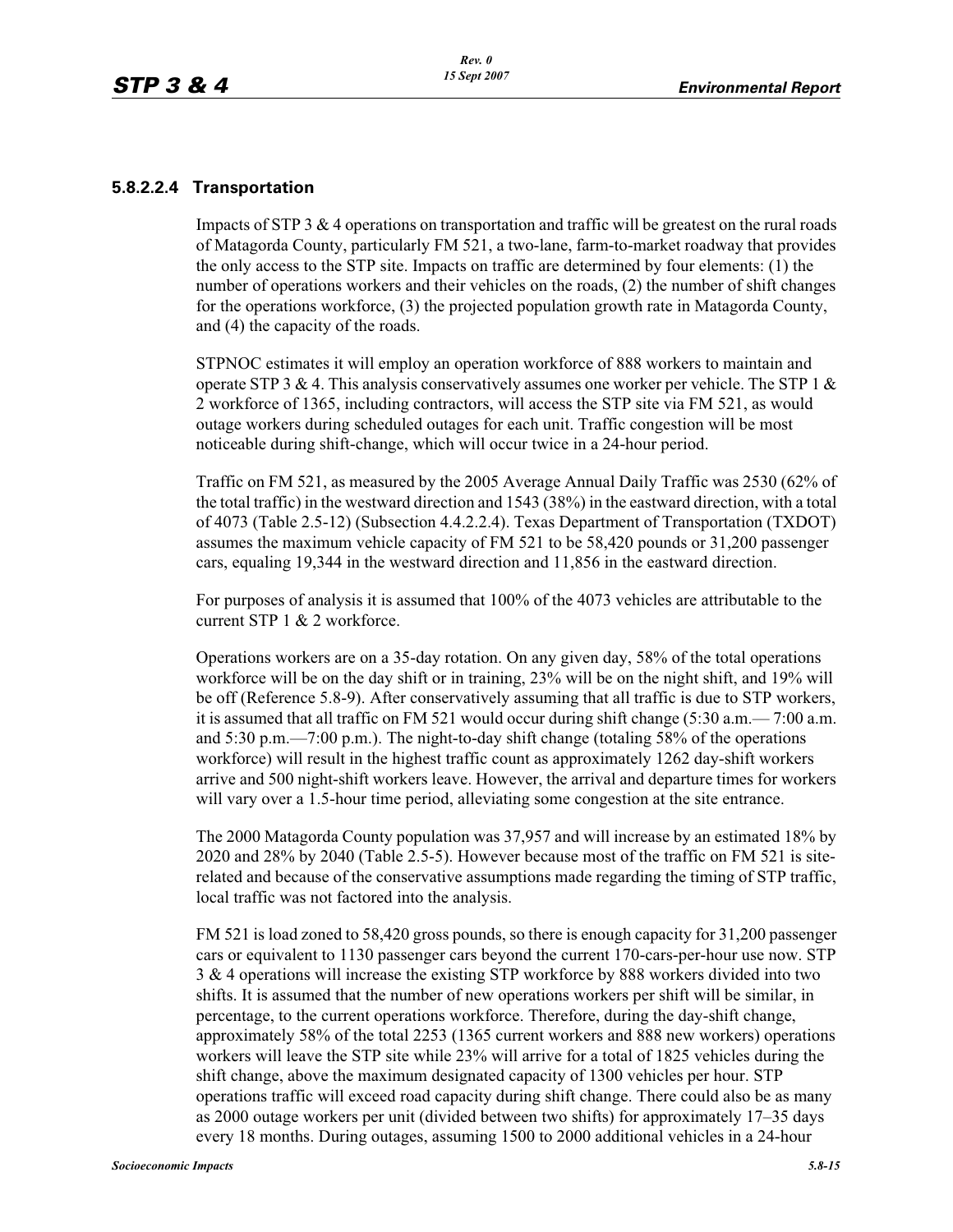period, for two 12.5 hour shifts, the number of vehicles on FM 521 could be 153 to 174 vehicles per hour.

STPNOC will stagger outage schedules so only one unit will be down at a time. Impacts to traffic will be MODERATE to LARGE during shift changes during outages and that mitigation is warranted. Mitigation could include widening of FM 521 to increase its capacity (TXDOT), and staggering of arrival and departure times.

### **5.8.2.2.5 Aesthetics and Recreation**

As with the original units, STPNOC will work to minimize the visual impact of the structures through use of topography, design, materials, and color. The embankment of the main cooling reservoir, which varies in elevation from 65.75 feet mean sea level (MSL) to 67 feet MSL and is approximately 13 miles long, is the only structure related to the plant that is visible from offsite areas to the southeast along the Colorado River. Recreational users on the Colorado River are used to seeing the embankment of the MCR (Subsection 2.5.2.5). Since the topography surrounding the site is relatively flat (elevation of 23 MSL) and treeless, there is little to no screen for the plant from area roadways (Subsection 2.5.2.5). However, the majority of property surrounding the site is privately owned and not publicly accessible. The proposed location of STP 3  $\&$  4 integrates well with the existing units, and the layout has been designed to give the originally designed appearance of a plant site with four units. STP  $3 \& 4$  will be different in design to the existing units. The appearance of STP 3  $\&$  4 will be similar to two large warehouse-like structures, as opposed to the domed structures currently housing STP 1  $\&$ 2 (Figure 3.1-2). The height of the tallest building in the new units will be constructed to match the existing units' tallest building, with a height of 140 feet. STPNOC has determined that impacts of operations on aesthetics will be SMALL and will not warrant mitigation.

The FM 521 River Park, which has trails, picnic areas, and a boat landing on the Colorado River, is upstream of the STP site approximately four miles west of Wadsworth. Additional operations worker traffic on FM 521 is not expected to adversely affect seasonal hunters, fishermen, and bird enthusiasts using the road to get to recreation facilities. Use of the boat landing located at FM 521 River Park is seasonal and not likely to coincide with shift traffic. Because it will be unlikely that hunters, fishermen, and bird enthusiasts will be on FM 521 at the same time as the workers, impacts will be SMALL and will not warrant mitigation. The operation of STP  $3 \& 4$  at the existing STP site will not affect any other recreational facilities in the 50-mile region.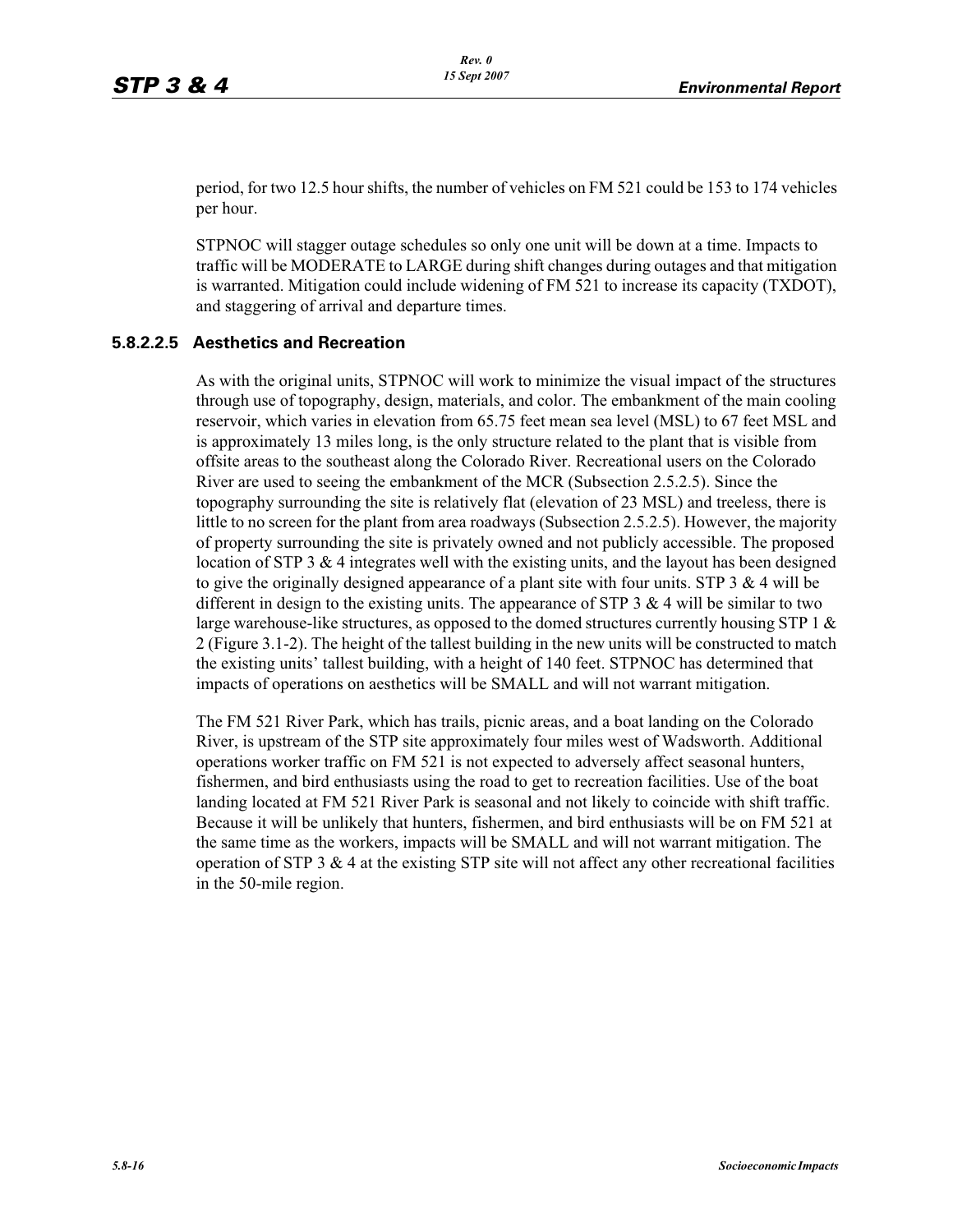### **5.8.2.2.6 Housing**

For operation of STP 3 & 4, approximately 888 operations workers would migrate into to the 50-mile region. Of these, approximately 539 and 199 workers would settle in Matagorda County or Brazoria County, respectively, for a total of 738.

While there is no way of accurately estimating the number of available housing units at the commencement of operations, Subsection 2.5.2.6 discusses the availability of housing in the region in 2000.

As shown in Table 2.5-19, in 2000, 5081 vacant housing units were available for sale or rent in Matagorda and Brazoria Counties: 3853 were vacant rental units and 1228 were vacant housing units for available sale (Subsection 2.5.2.6.1). In absolute numbers, it is likely that adequate housing would be available, especially in Brazoria County where 4152 of the vacant units for rent or sale were located. Nine hundred and twenty-nine of the vacant units for rent or sale were located in Matagorda County. If 60.7% of the new workforce moved to Matagorda County (about 539 families), there would likely be enough vacant housing in Matagorda County. However, in both counties, the average income of the new workforce would be expected to be higher than the median or average income in those counties; therefore, the new workforce could exhaust the high-end housing market. (As stated in Subsection 2.5.2.6, the median price of housing in Matagorda County in 2000 was \$61,500. The median price of housing in Brazoria County was \$88,500 for the same year.) Matagorda County is the most likely county for this to occur. Therefore, some of the 539 families would have to rent housing, construct new homes, or live elsewhere within the 50-mile region.

Given this increased demand for higher-end housing, prices of existing housing could rise. Matagorda County, and other counties, to a lesser extent, would benefit from increased property values and the addition of new houses to the tax rolls. However, increasing the demand for homes could increase rental rates and housing prices. It is possible that some low-income populations could be priced out of their housing because of upward pressure on housing prices and rents.

Demands on the housing market would be mitigated by the housing that would be vacated by the portion of the construction workforce that would migrate back out of the 50-mile region upon construction completion. The housing may not be the type of permanent housing sought by the incoming operations workforce, but would be sufficient to house some of the families until other housing could be found or new homes could be constructed. With time, normal market forces would increase the housing supply to meet this demand, causing housing prices and rental rates to stabilize.

Refueling outages would occur at least annually, and sometimes semiannually, when all four units are operational. STPNOC estimates that the maximum increase in workforce during refueling outages would be 1500 to 2000 outage workers. These workers would need temporary housing for 17 to 35 days. Most of the outage workers would stay in local extended-stay hotels, rent rooms in local homes, or bring travel trailers. The outage workforce would not affect the permanent housing market in the region.

STPNOC concludes that the potential impacts on housing would be SMALL in Brazoria County and in the 50-mile region and MODERATE in Matagorda County. Mitigation of these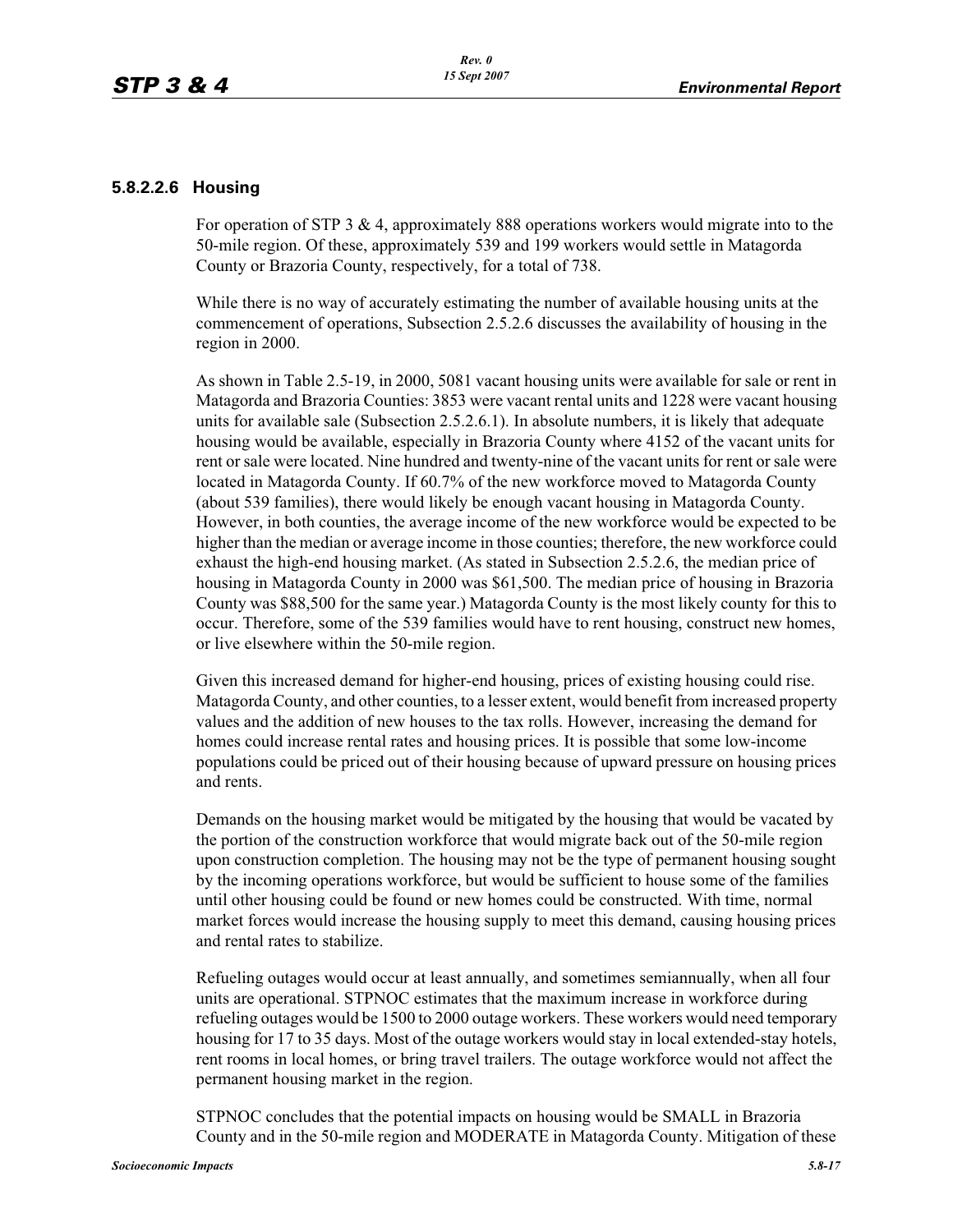impacts to Matagorda County would include the self-relocation of the operations workforce that could not find housing in Matagorda County to other counties within a 50-mile radius of the site, the use of the housing vacated by the construction workforce, and normal market forces. Additionally, STPNOC would maintain communication with local and regional governmental officials including the Matagorda County Judge, nongovernmental organizations, and the general public to disseminate project information in a timely manner. This would allow these organizations, including developers and real estate agencies, the opportunity to plan accordingly.

### **5.8.2.2.7 Public Services**

## **Water Supply Facilities**

STPNOC considered both plant demand and plant-related population growth demands on local water resources. Subsection 2.5.2.7 describes the public water supply systems in the area, their permitted capacities, and current demands. Operation of STP 3  $\&$  4 could bring as many as 2433 people to the region. The average per capita water usage in the U.S. is 90 gpd per person. Of that, 26 gallons is used for personal use (Reference 5.8-11). The balance is used for bathing, laundry, and other household uses.

STPNOC does not use water from a municipal system. Therefore, water usage by the workforce, while onsite, would not impact municipal water suppliers. Five active onsite wells provide makeup water, process water, potable water, and supply for the fire protection system for STP 1 & 2. In conjunction with surface water from the Colorado River, the wells would provide the water for operation of STP  $3 \& 4$  as well. The wells extend into the Chicot Aquifer, range in depth from 600 to 700 feet, and have design yields of 200 to 500 gpm. Current permitted total withdrawal rates are 3,000 acre-feet per year (approximately 2.7 million gpd). Average daily usage for STP 1 & 2 from 2001 through 2006 was approximately 1.1 million gpd (763 gpm), for all purposes (Subsection 4.2.2). In 2005, STPNOC withdrew 422,333,662 gallons (1,296 acre-feet) of water from five active onsite groundwater wells for all uses (Subsection 2.5.2.7.1.1).

During operations, an additional 888 people on site could increase potable consumption by a maximum of approximately 23,088 gpd (888  $\times$  26 gpd) for personal use.

Groundwater would be withdrawn from wells for cooling system makeup at the rate of 1077 gpm for normal operations and up to the permitted withdrawal amount for maximum operations. Additional water needs during maximum operations would be met by withdrawal from the main cooling reservoir.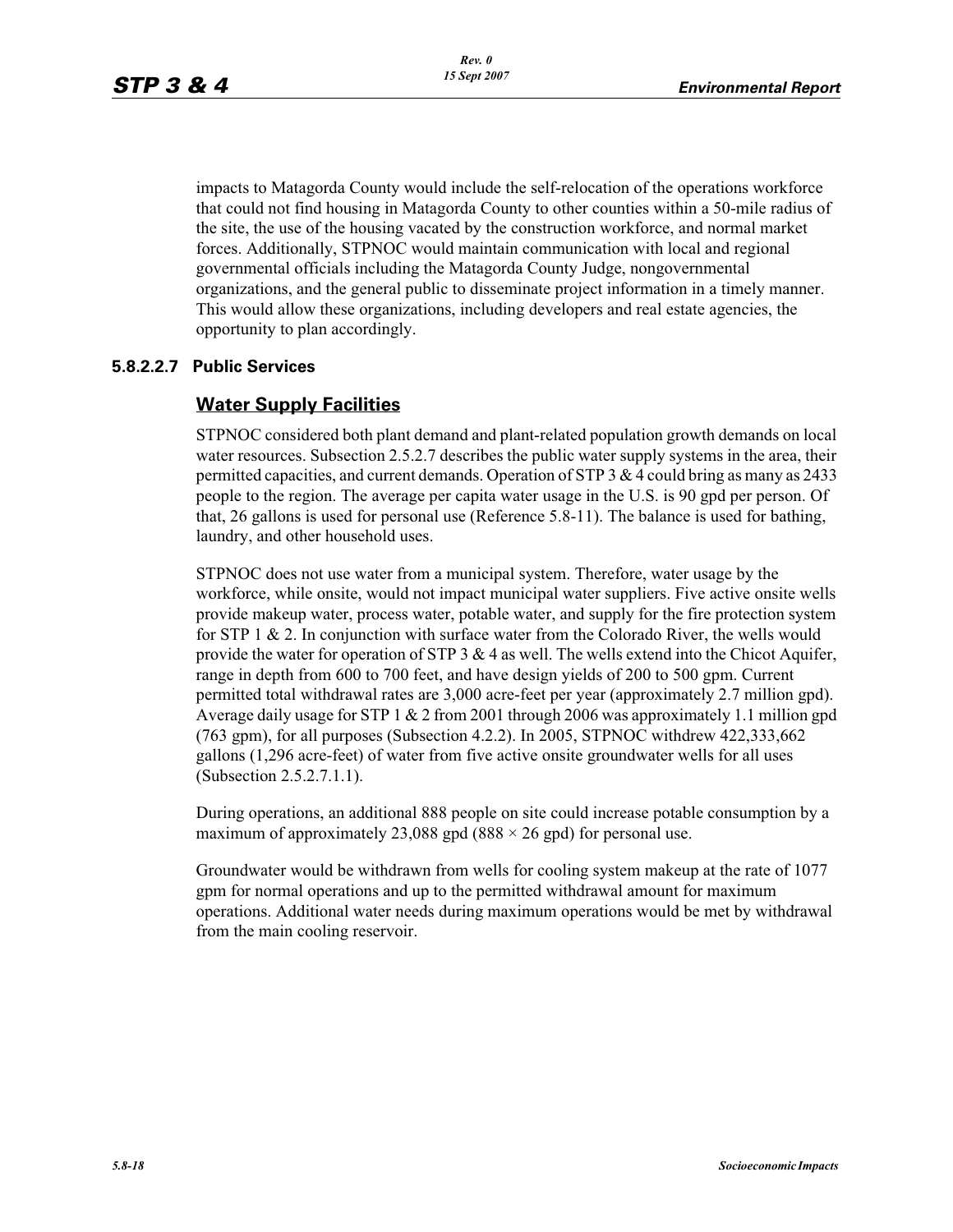Currently, municipal water suppliers in the region have excess capacity (see Table 2.5-22). The impact to the local water supply systems from operations-related population growth can be estimated by calculating the amount of water that would be required by the total population increase. The average person in the U.S. uses approximately 90 gpd (Reference 5.8-11). An operations-related population increase of 2433 people (1477 in Matagorda County; 545 in Brazoria County; and 411 in the remainder of the 50-mile radius) could increase consumption by approximately 218,970 gpd (90 gpd  $\times$  2,433) in the 50-mile region. Matagorda and Brazoria Counties would need approximately 181,980 gpd (90 gpd  $\times$  2022) of this amount. Currently, there is excess capacity in every major public water supply system in Matagorda and Brazoria Counties and, under present conditions, the total increase in population would not stress municipal water supplies or infrastructure. However, the regional water planning groups created by the Texas Water Development Board predict that there will be water supply and, possibly, infrastructure issues in both Regions K (which includes Matagorda County, see Figure 2.5-7) and H (which includes Brazoria County, see Figure 2.5-7) some time after 2010 (see Subsection 2.2.2.7.1.1). Demand is nearly equal to supply in 2010 and, by 2060, demand significantly exceeds supply. Both regional governmental entities are in the process of analyzing and implementing strategies to mitigate predicted water shortages.

As stated previously, operation of STP 3  $\&$  4 would increase the population in the 50-mile region by 2433 people. Of those 1477 people would locate to Matagorda County and 545 people would locate to Brazoria County. These numbers constitute 3.9% and 0.2% of the 2000 Census populations of Matagorda and Brazoria Counties (Table 2.5-5), respectively, and 3.3% and 0.2% of the 2020 population projections of Matagorda and Brazoria Counties, respectively. Additionally, between 2000 and 2020, the in-migrations represent a 21.9% and 0.6% increase in the projected additional population for Matagorda and Brazoria Counties, respectively. (Note: STPNOC has chosen 2020 projections because they are near the startup of operations and county populations will continue to grow beyond that date, causing the STPNOC percentage of the population growth in those counties to begin decreasing.)

As a result, impacts of the in-migrating operations workforce on municipal water supplies in Brazoria County would be SMALL and would not warrant additional mitigation. The incremental increase in population, resulting from operation of STP 3  $\&$  4, would represent a very small percentage of the county's current and future populations, and of the projected increase in population based on current population growth trends. The Region H planning group has already identified water shortage issues for the region and is planning and implementing strategies to mitigate these issues (Subsection 2.5.2.7.1.1). The addition of the operationsrelated population would not noticeably add to current stresses experienced by Region H.

Impacts of the in-migrating operations workforce on municipal water supplies in Matagorda County (Region K) could be MODERATE. The incremental increase in population, resulting from operation of STP 3  $\&$  4, would represent a small percentage of the county's current and future populations, but a 19.9% increase in the projected growth in population from 2000 to 2020. The Region K planning group has already identified water shortage issues for the region, which could begin shortly after 2010, and is planning and implementing strategies to mitigate these issues (Subsection 2.5.2.7.1.1). The addition of the operations-related population would add to current stresses experienced by Region K. Region K mitigation strategies include reuse, seawater desalination, conservation, and the LCRA/San Antonio Water System Project (Subsection 2.5.2.7.1.1). In addition to the Region K mitigations, STPNOC has been (and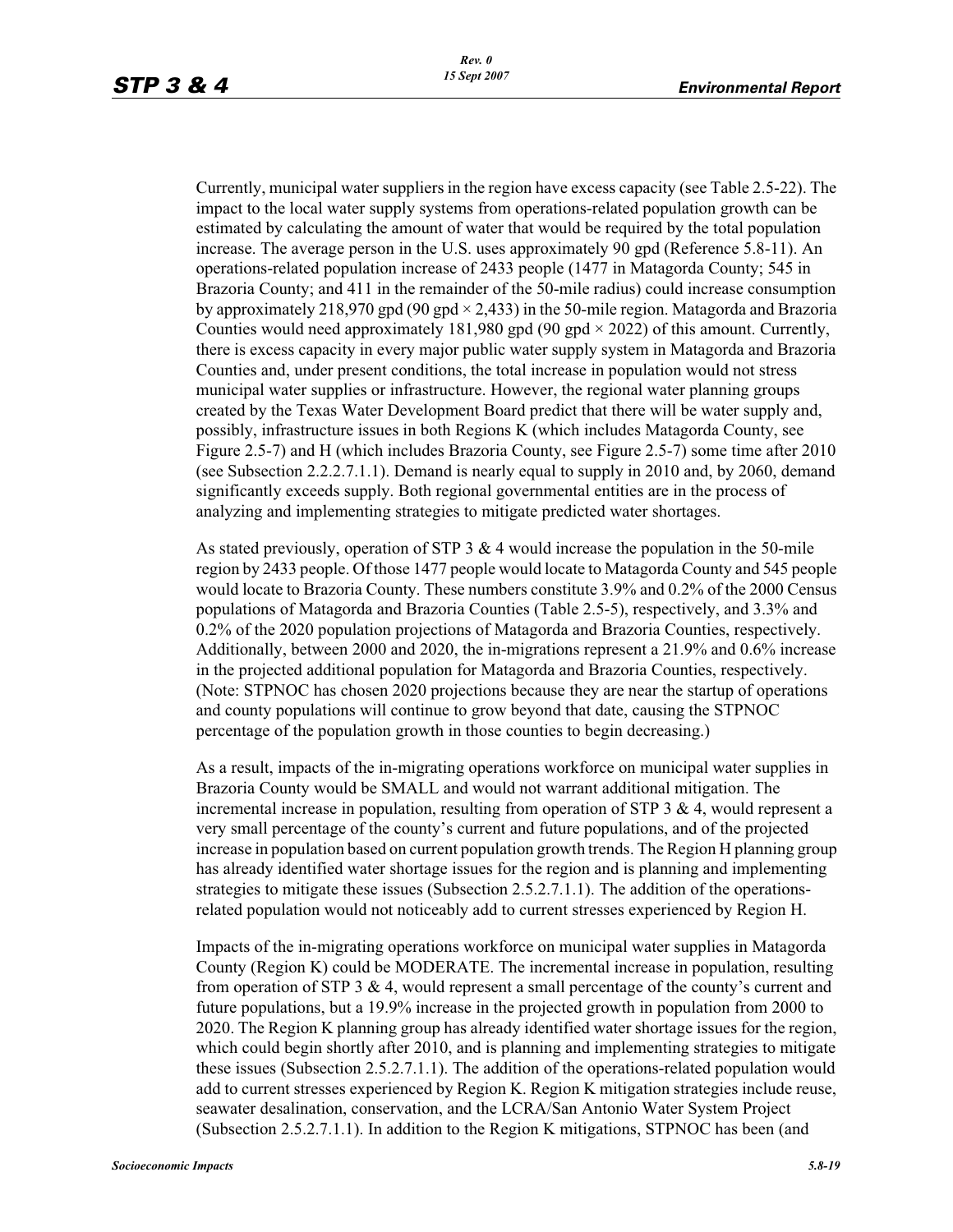would be) in communication with local government and planning organizations regarding the construction and operation of the new units. These organizations would be aware of the inmigration of the workers and their families and would have ample opportunity to plan for the influx.

In addition, the in-migration of the operations workforce would be offset by the departing construction workforce, resulting in a net loss in plant-related population growth (Subsection 4.4.2). This workforce exchange would serve to assist in mitigating the plant's contribution to the projected water shortages in the region.

## **Waste Water Treatment Facilities**

The STP 3  $\&$  4 site currently has two wastewater treatment systems that will be expanded or replaced to meet the increased need for waste water treatment.

Subsection 2.5.2.7.1.2 describes the public wastewater treatment systems in Matagorda and Brazoria Counties, their plant-designed average flows, and monthly average wastewater processed. Wastewater treatment facilities in the two counties have excess capacity (see Table 2.5-23). The impact to local wastewater treatment systems from operations-related population increases can be determined by calculating the amount of water that would be used and disposed of by these individuals. The average person in the U.S. uses approximately 90 gpd (Reference 5.8-11). To be conservative, STPNOC estimates that 100% of this water would be disposed of through the wastewater treatment facilities. An operations-related population increase of 2433 people (1477 in Matagorda County, 545 in Brazoria County, and 411 in the remainder of the 50-mile radius) could require 218,970 gpd (90 gpd  $\times$  2433) of additional wastewater treatment capacity. Matagorda and Brazoria Counties would need 181,980 gpd (90  $\text{gpd} \times 2.022$ ) of this capacity. Currently, there is excess treatment capacity in both counties, which indicates that there is sufficient infrastructure to meet this need. However, regional water planning groups predict that there will be water supply (and, possibly, infrastructure) issues in both Regions K and H some time after 2010. As stated previously, water demand is nearly equal to supply in 2010 and, by 2060, demand significantly exceeds supply. Both regions are in the process of analyzing and implementing strategies to mitigate predicted water shortages. Therefore, impacts of the in-migrating operations workforce on wastewater treatment facilities in the region would be similar to those for public water supplies.

Impacts of the in-migrating operations workforce on wastewater treatment facilities in Brazoria County would be SMALL and would not warrant additional mitigation. The incremental increase in population resulting from operation of the new units would represent a very small percentage of the county's current and future populations, and the projected increase in population based on current population growth trends.

Impacts of the in-migrating operations workforce on wastewater treatment facilities in Matagorda County (Region K) could be MODERATE. The incremental increase in population, resulting from new unit operations, would represent a small percentage of the county's current and future populations, but a 19.9% increase in the projected growth in population from 2000 to 2020.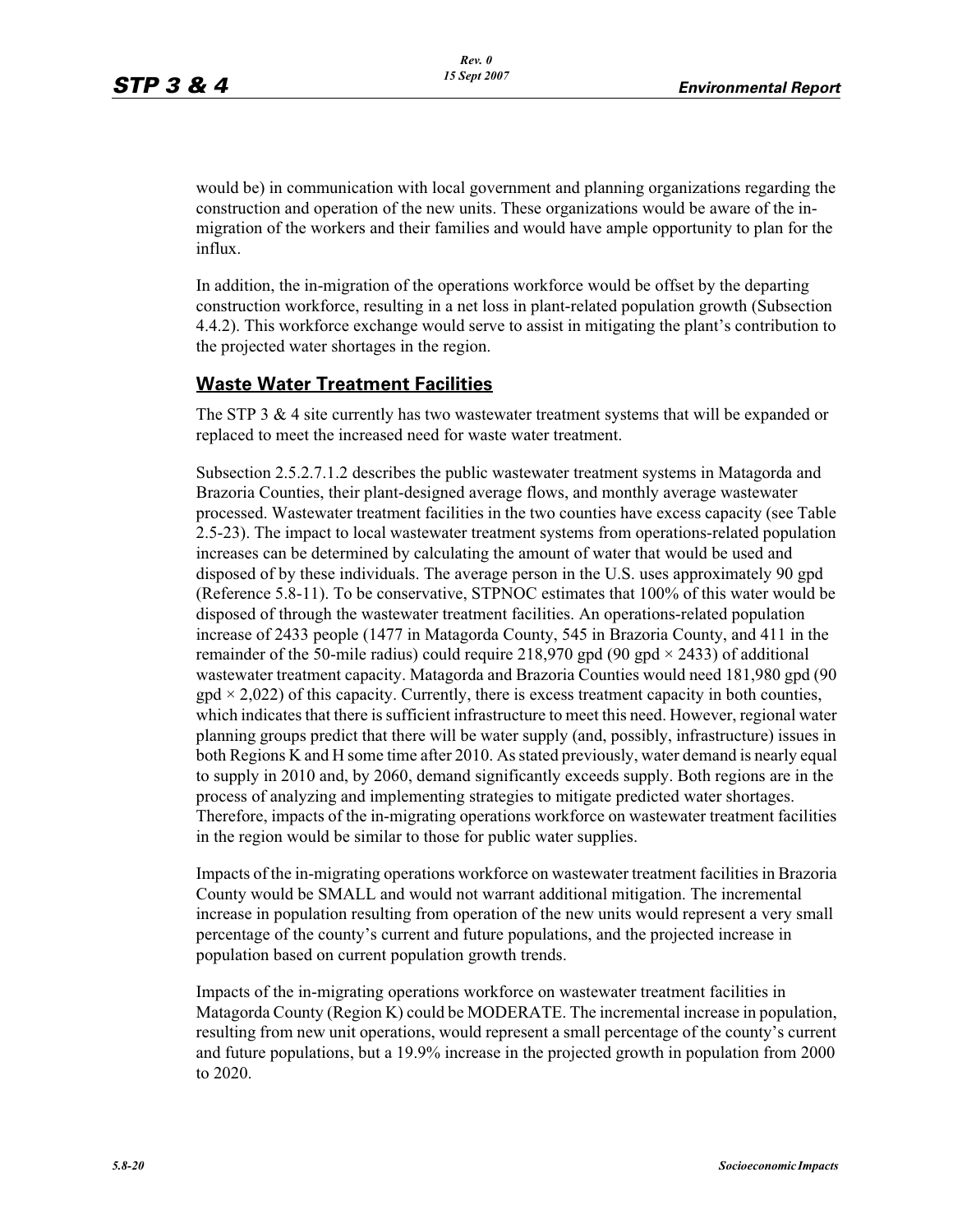## **Police, Fire, and Medical Facilities**

### **Police Services**

In 2002, Matagorda and Brazoria Counties' residents-per-police personnel ratios were 394:1 and 419:1, respectively (see Table 2.5-30). Between Matagorda and Brazoria Counties, Matagorda County has the larger police force relative to the size of its population. Local planning officials state that police protection is adequately provided at this time (Subsection 2.5.2.7.2). STPNOC does now, and will continue to, employ its own security force at STP.

The operation of STP 3  $\&$  4 would produce an influx of approximately 1477 new residents to Matagorda County and 545 new residents to Brazoria County. The rest of the operations workforce and families would live in other counties in the 50-mile region. These population increases would increase the persons-per-police personnel ratios (Table 5.8-2) by 3.7% and 0.3% in Matagorda and Brazoria Counties, respectively.

Based on the percentage increase in persons-per-police personnel ratios (Table 5.8-2), operations-related population increases would not adversely affect existing police services in Matagorda or Brazoria Counties.

STPNOC concludes that the potential impacts of new unit operations on police services in Matagorda and Brazoria Counties and in the 50-mile region would be SMALL and would not warrant mitigation.

### **Fire Protection Services**

In 2000, Matagorda and Brazoria Counties' persons-per-firefighter ratios were 217:1 and 477:1, respectively (Table 2.5-30). Brazoria County has the higher persons-per-firefighter ratio.

For STP 3 & 4 operations, Matagorda County would see an influx of approximately 1477 new residents and 545 new residents would move into Brazoria County. The rest of the workforce would live in other counties in the 50-mile region. These population increases would increase the persons-per-firefighter ratios (Table 5.8-3) by 3.7% and 0.2% in Matagorda and Brazoria Counties, respectively.

Based on the percentage increase in persons-per-firefighter ratios (Table 5.8-3), operationsrelated population increases would not adversely affect existing fire protection services in Matagorda or Brazoria Counties.

STPNOC concludes that the potential impacts of the new reactors' workforce on fire protection services in Matagorda and Brazoria Counties and the 50-mile region would be SMALL and mitigation would not be warranted.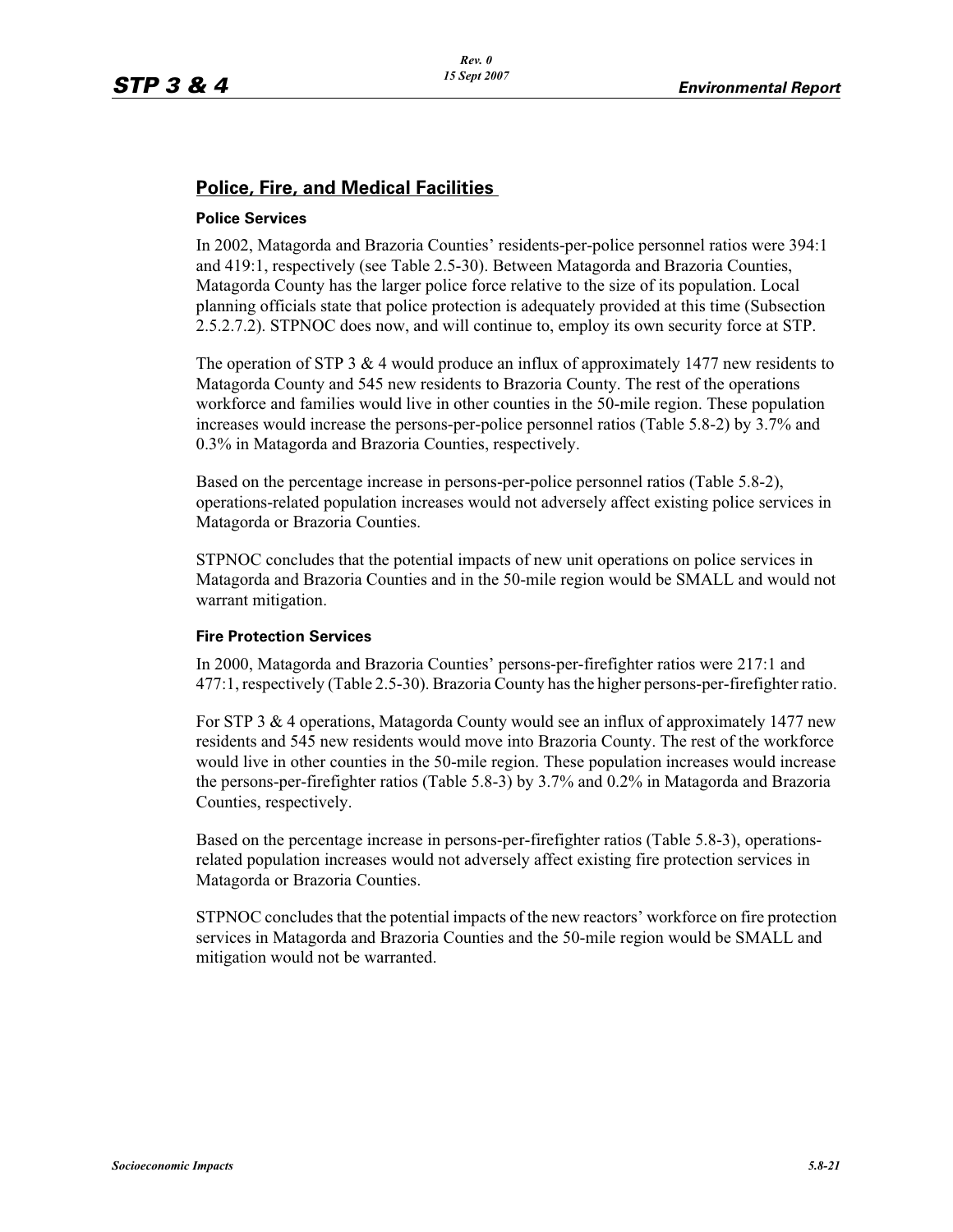#### **Medical Services**

Detailed information concerning the medical services in Matagorda and Brazoria Counties is provided in Subsection 2.5.2.7.3. Minor injuries to operations workers would be assessed and treated by onsite medical personnel. Other injuries would be treated at one of the hospitals in the two-county region, depending on severity of the injury. For the existing STP 1  $\&$  2 workforce, agreements are in place with local medical providers to support emergencies. STPNOC would reach similar agreements to provide emergency medical services to the STP 3 & 4 operations workforce. Operations activities should not burden existing medical services.

The medical facilities in Matagorda and Brazoria Counties provide medical care to much of the population of the two counties. As indicated in Table 2.5-5, the 2000 population of Matagorda and Brazoria Counties, combined, was 279,724. According to Table 2.5-31, in 2006, there were 296 staffed hospital beds and an average daily census of 107 in Matagorda and Brazoria Counties medical facilities. Adding 2022 residents to the combined population of the two counties would increase the combined population by 0.7%. A 0.7% increase in the average daily census of 107 would increase the average daily census by less than one person, well below the total number of staffed hospital beds in the two counties—296 beds. Additionally, the total number of annual admissions, and annual outpatient visits for the two-county region reported by the American Hospital Association and presented in Table 2,5-31 were 11,084 and 210,946, respectively. A 0.7% increase in these statistics would equate to 11,162 admissions and 212,423 outpatient visits. An increase of less than 1% (i.e., 0.7%) due to the project-related increase in population in the two counties during operations would be a small impact to capacity. Even when adding the state demographer-projected population growth for the two counties (Table 2.5-5), there would still be excess capacity. Therefore, the potential impacts of new unit operations on medical services would be SMALL and mitigation would not be warranted.

#### **Social Services**

This section focuses on the potential impacts of operations on the social and related services provided to disadvantaged segments of the population. This section is distinguished from environmental justice issues, which are discussed in Subsection 5.8.3.

The population influx likely would economically benefit the disadvantaged population served by the Texas Health and Human Services Commission and local governmental and nongovernmental organizations. The additional direct jobs would increase the number of indirect jobs that could be filled by currently unemployed workers, thus removing them from social services client lists. Many of these benefits would accrue to Matagorda County, where, because of the smaller economic base, the impact would be more noticeable. Increased property tax revenues resulting from homes and land purchased by the operations workforce could increase government-sponsored social service programs. Therefore, impacts would be positive and SMALL and not require mitigation.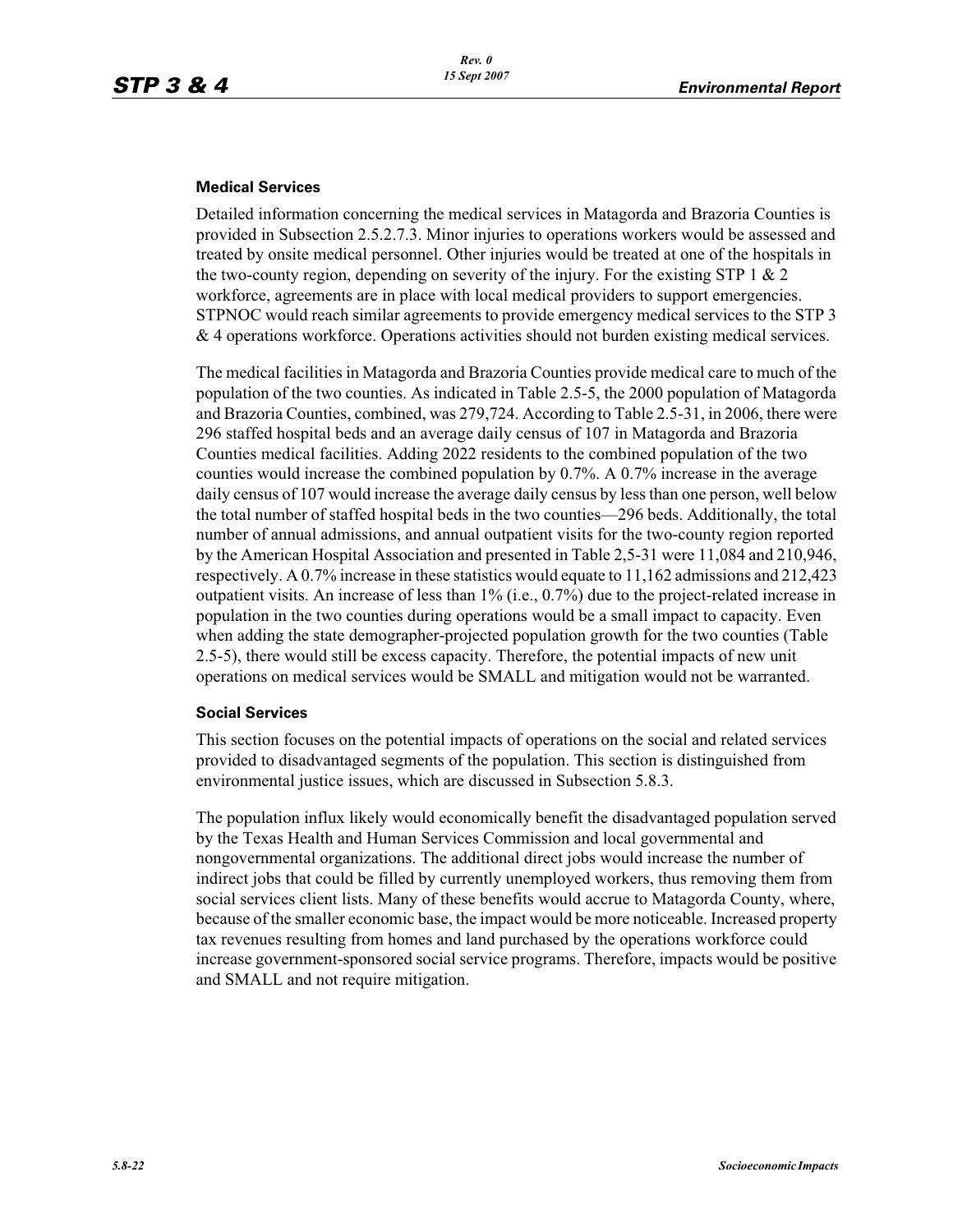### **5.8.2.2.8 Education**

STPNOC assumes that the new workforce would relocate to the 50-mile region with their families, increasing the population by approximately 4164 people. Approximately 60.7% would settle in Matagorda County, 22.4% in Brazoria County, and the remaining 16.9% will be distributed across the six other counties within the region (Table 4.4-1).

STPNOC conservatively estimates that in an operations workforce related population of 4,65, approximately 952 will be school-aged (Table 2.5-6). This would result in a 23% increase in school-aged population within the 50-mile region. Matagorda County would see the largest increase at 14% and the Brazoria County school population would increase by 5%. The remaining 4% would be distributed across the seven other counties within the 50-mile region. However, when spread over K-12 grades, it is unlikely this increase would be noticeable on class size, particularly since these children will attend schools that were losing the children of construction workers (Section 2.5).

Increased property tax revenues as a result of the increased population, and, in the case of Matagorda County, Palacios ISD, property taxes on the new reactors would fund additional teachers and additional facilities if necessary (Subsection 2.5.2.3). The remaining revenue tax monies not used by the school district would be collected by the state of Texas and combined with tax revenues from all other Texas counties. These monies would be redistributed to "property-poor" school districts throughout the state of Texas, determined annually by the Texas Legislature Texas Education Code Chapter 42 (Subsection 2.5.2.3).

The impact to the counties within the 50-mile region would be SMALL. The Matagorda County student population could increase by 14%, which would be a MODERATE impact on its education system and would require mitigation. Matagorda County is not planning to construct additional schools (Subsection 2.5.2.8). The quickest mitigation will be to hire additional teachers and move modular classrooms to existing schools. Increased property tax revenues as a result of the increased population, and, in the case of Matagorda County, property taxes on the new reactors, would fund additional teachers and facilities for Palacios ISD. Bay City ISD, if determined by the Texas Legislature to be a "property-poor" school district, would be eligible for monies allocated by the state of Texas for any additional teachers or facilities (Subsection 2.5.2.3).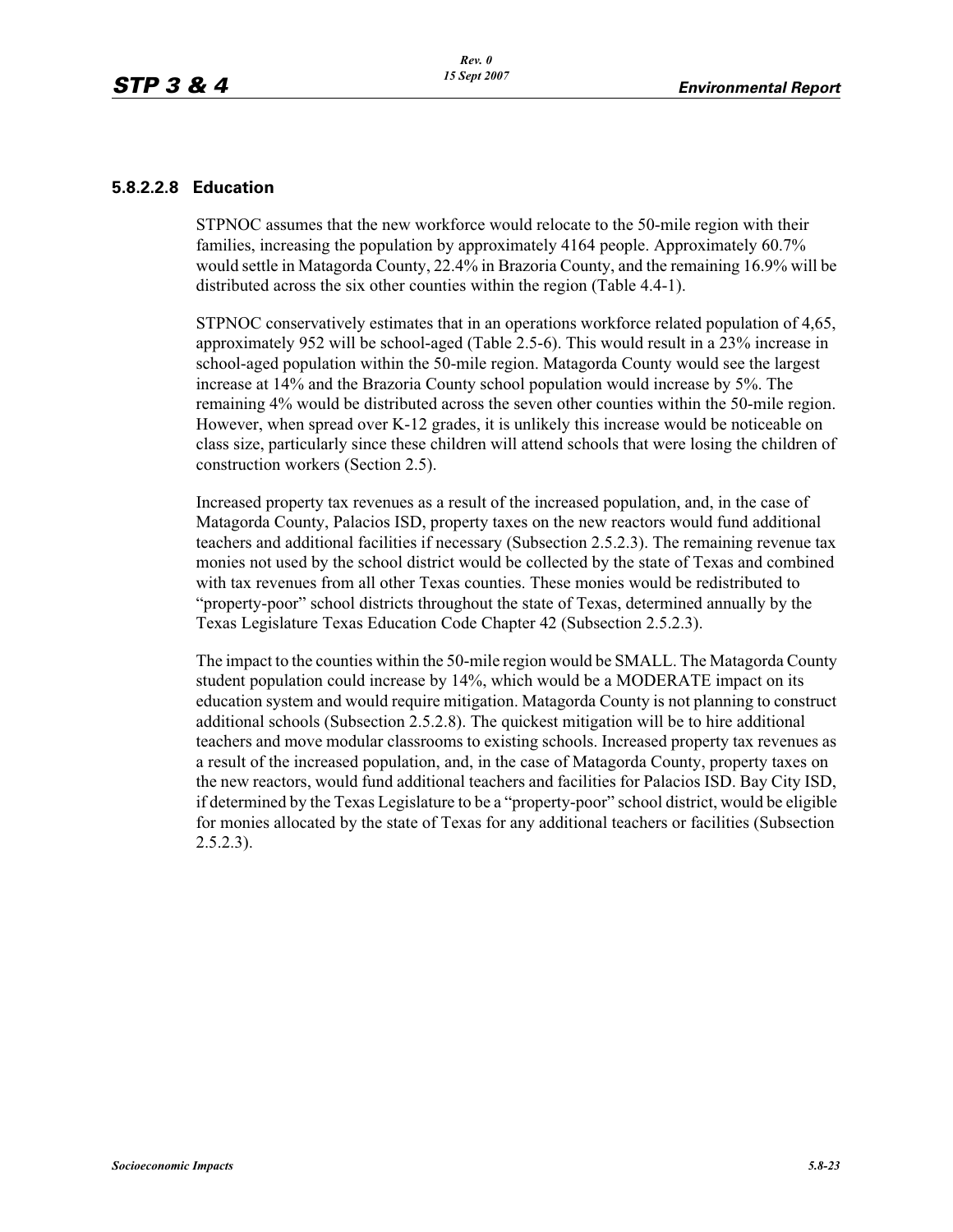# **5.8.3 Environmental Justice**

Environmental justice refers to a federal policy under which each federal agency identifies and addresses, as appropriate, disproportionately high and adverse human health or environmental effects of its programs, policies, and activities on minority or low-income populations (Executive Order 12898, Reference 5.8-12). The NRC has a policy on the treatment of environmental justice matters in licensing actions (69 FR 52040), which states, "NRC believes that an analysis of disproportionately high and adverse impacts needs to be done as part of the agency's NEPA obligations to accurately identify and disclose all significant environmental impacts associated with a proposed action. Consequently, while the NRC is committed to the general goals of Executive Order 12898, it will strive to meet those goals through its normal and traditional NEPA review process."

STPNOC located minority and low-income populations within the 50-mile radius of the STP site (Figures 2.5-10 through 2.5-15). Nineteen census block groups, out of a total of 230, within the 50-mile radius have significant Black or African American populations. One block group has a significant Asian minority population and six block groups have a significant "some other race" population. Thirty census block groups within the 50-mile radius have significant Hispanic ethnicity populations. The closest of these groups is approximately 10 miles distant.

STPNOC evaluated whether the health or welfare of minority and low-income populations could be disproportionately adversely affected by potential operations impacts. STPNOC identified the most likely pathways by which adverse environmental impacts associated with the operation of new units at the STP site could affect human populations. As described earlier in Chapter 5, STPNOC analyzed potential operations impacts on land use, water, air, socioeconomics, ecological resources, health and safety, waste management, and cultural resources. STPNOC has identified SMALL impacts in all resources areas in the 50-mile radius, with the exception of socioeconomic impacts in Matagorda County. In Matagorda County, SMALL impacts were found in all socioeconomic resource areas except:

- -Economy – beneficial and MODERATE
- -Property tax revenue – beneficial and MODERATE to LARGE
- -Transportation – MODERATE at shift change during outages
- -Housing – MODERATE to LARGE
- -Education - MODERATE to LARGE

Increased property tax revenues and their boost to the local economy are considered to be beneficial. Moderate increases in traffic would mostly affect people living along or traveling on FM 521 Road during morning and afternoon shift change. MODERATE impacts to housing are expected to be mitigated by new housing construction and should not affect homeowners or renters already residing in Matagorda County.

STPNOC also investigated the possibility of subsistence-living populations in the vicinity of the STP site by contacting local government officials, the staff of social welfare agencies, and businesses concerning unusual resource dependencies or practices that could result in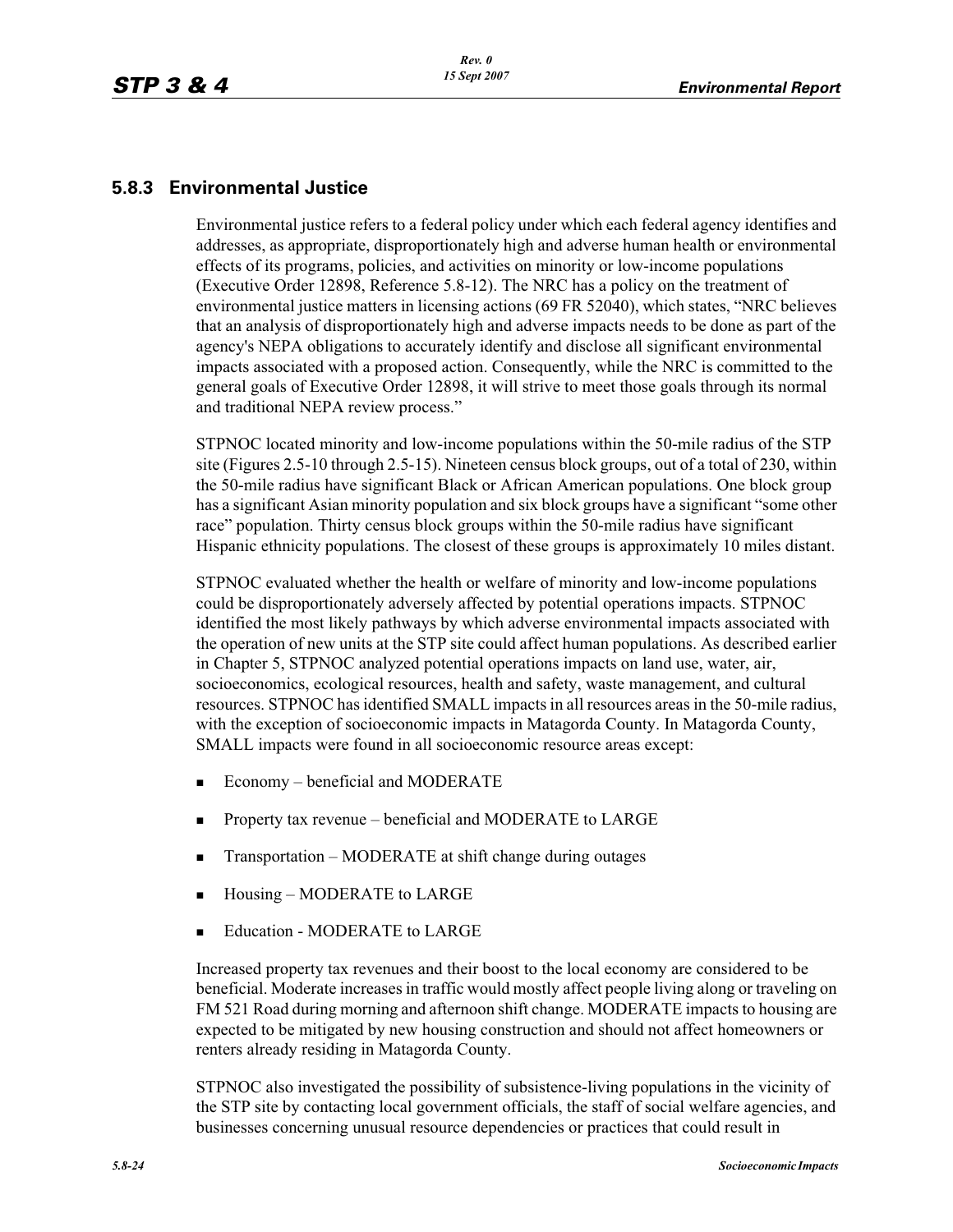potentially disproportionate impacts to minority and low-income populations. STPNOC asked about minority, low-income, and migrant populations or locations of particular concern, and whether subsistence living conditions were evident. No one that was contacted reported such dependencies or practices, as subsistence agriculture, hunting, or fishing, through which the populations could be disproportionately adversely affected by the project.

In summary, no operations-related adverse health or environmental effects that would disproportionately affect minority or low-income populations were identified. Therefore, STPNOC concludes that impacts of operations of new nuclear units at the STP site on minority and low-income populations would be SMALL and mitigation would not be warranted.

### **5.8.4 References**

- 5.8-1 "2005 Annual Environmental Operating Report," South Texas Project Electric Generating Station, April 2005.
- 5.8-2 "Information on Levels of Environmental Noise Requisite to Protect Public Health and Welfare with an Adequate Margin of Safety," EPA (U.S. Environmental Protection Agency) March 1974, Pages B-1 and B-2. Available at http://www.nonoise.org/library/levels74/levels74.htm, accessed September 15, 2006.
- 5.8-3 "Construction Noise Hazard Alert," Center to Protect Worker's Rights, available at http://www.cpwr.com/hazpdfs/kfnoise.PDF, accessed April 17, 2007.
- 5.8-4 Code of Federal Regulations, Title 40, part 81, section 38, Designation of Areas for Air Quality Planning Purposes; Texas; Revised Geographical Designation of Certain Air Quality Control Regions.
- 5.8-5 Code of Federal Regulations, Title 40, part 50, National Primary and Secondary Ambient Air Quality Standards.
- 5.8-6 "State and County Quickfacts. Matagorda County, Texas and Brazoria County, Texas," USCB (U.S. Census Bureau) 2000. Available at http://factfinder.census. gov/, accessed May 16, 2007.
- 5.8-7 "RIMS II Multipliers for Matagorda and Brazoria Counties, Texas," BEA (U.S. Bureau of Economic Analysis), U. S. Department of Commerce. Economic and Statistics Administration. Bureau of Economic Analysis, Washington, D.C., February 2, 2007.
- 5.8-8 "80th Texas Legislature: Biennial Revenue Estimate, 2008-2009." Texas Comptroller of Public Accounts, January 2007. Available at http://www. window.state.tx.us/taxbud/bre2008/BRE\_2008-09.pdf, accessed July 18, 2007.
- 5.8-9 Palacios Independent School District, 2007. Information from Herbert Ressler, Business Manager, Palacios ISD regarding tax abatement legislation. May 2007.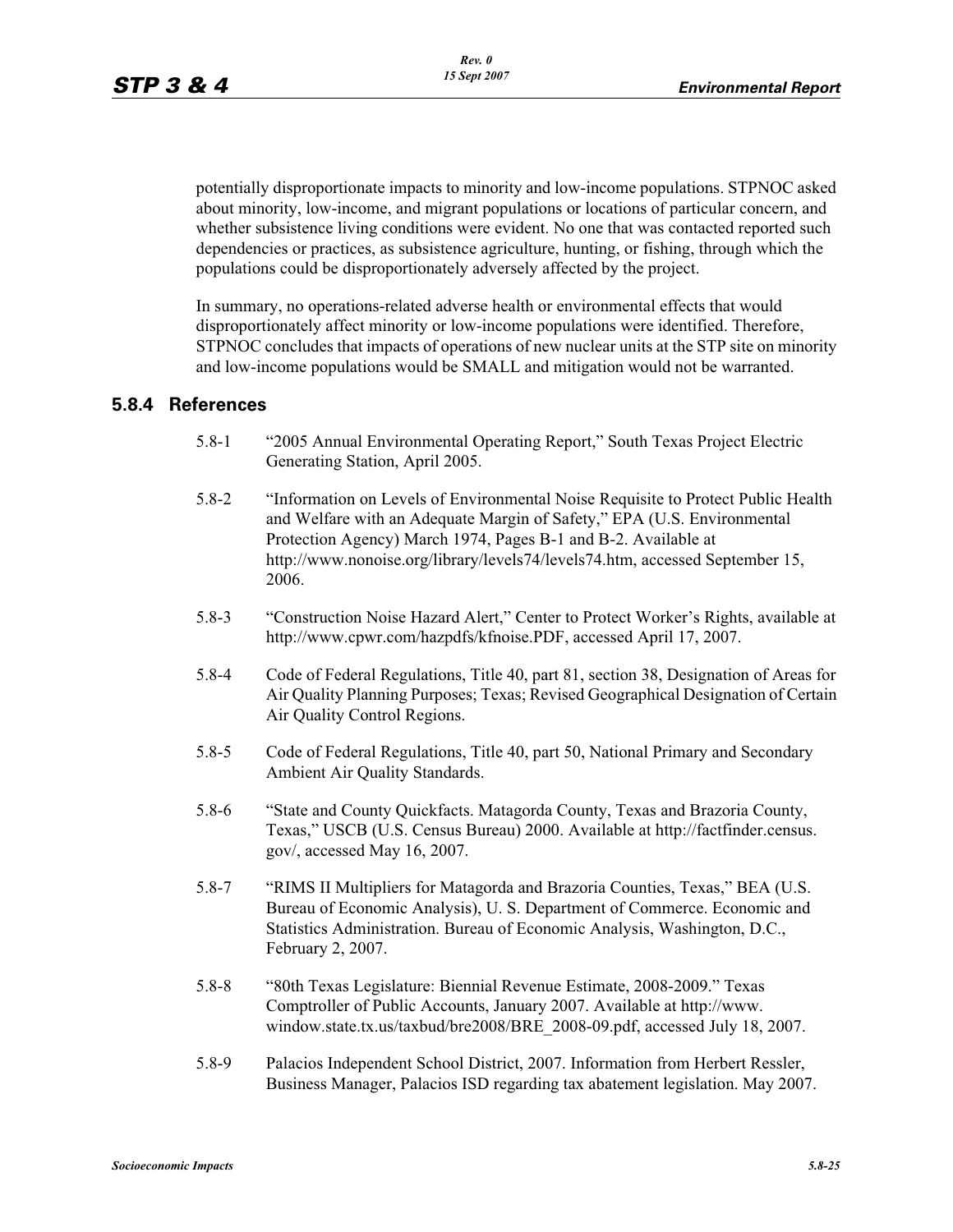- 5.8-10 Texas Legislature Online, 2007. Status of House Bill (HB) 2994. Available at http://www.legis.state.tx.us/billlookup/History.aspx?LegSess=80R&Bill=HB2994, accessed June 22, 2007.
- 5.8-11 "Water on Tap: What You Need to Know," EPA (U.S. Environmental Protection Agency) EPA 815- K-03-007, Office of Water, Washington, DC, 2003.
- 5.8-12 Office of the President, Federal Actions To Address Environmental Justice in Minority Populations and Low-Income Populations, Executive Order 12898, February 11, 1994.
- 5.8-13 "Local Area Unemployment Statistics," BLS, 2007. Available at http://www. stats.bls.gov, accessed on February 5, 2007.